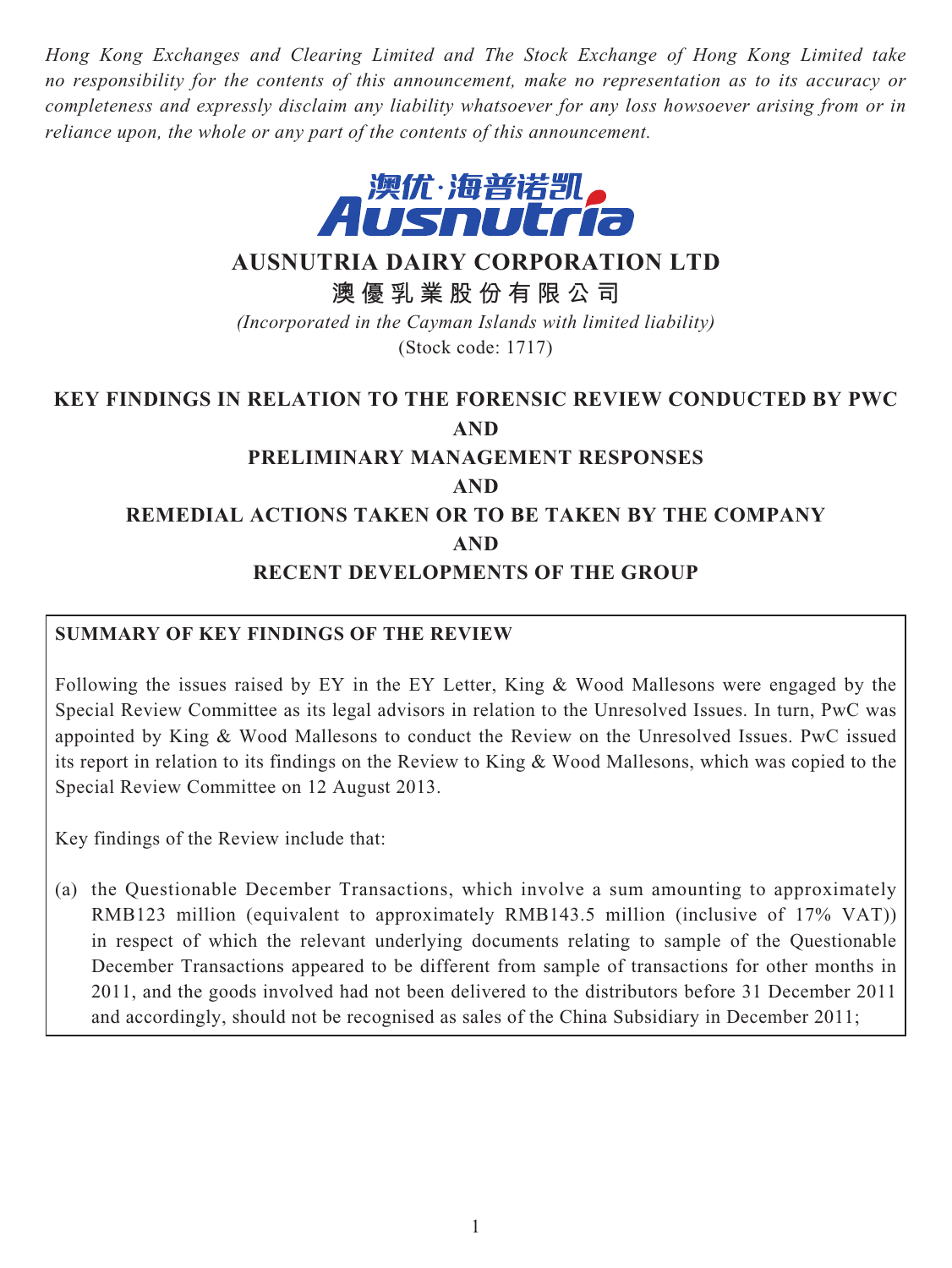- (b) the integrity of the Old Sales Order System, which had ceased to be used since October 2011 but recorded the Questionable December Transactions is questionable. Also, the data in relating to the Questionable December Transactions recorded in the old Sales Order System had been manually altered, and the integrity of the warehouse barcode system is also questionable as the Ex-China CFO had instructed the developer of the warehouse barcode system to alter the data in it for December 2011 to match the data previously provided to EY;
- (c) there were discrepancies in the quantity of goods sold and delivered between the Accounting Records and information provided by the Logistic Company during January to November 2011, as well as discrepancies in inventory movement records between the Accounting Records and the Warehouse Records in 2011; and
- (d) the review of supporting documents for sample transactions with the Associate appeared to be consistent with the explanation given by the management of the China Subsidiary. The management of the China Subsidiary and the other shareholders of the Associate decided to deregister the Associate in late 2011 and the Associate was officially deregistered in May 2012.

PwC also noted that while sales reported in the VAT returns of the China Subsidiary from January 2011 to December 2011 filed with the PRC tax authority amounting to approximately RMB473.3 million, the amount of the VAT invoices issued was approximately 50% of the reported sales in 2011. If the value of the Questionable December Transactions totaling approximately RMB123 million (exclusive of 17% VAT) were to be excluded from the calculation, the remaining VAT invoices, which were issued, accounted for only approximately 68% of the reported sales for 2011.

In addition to the Questionable December Transactions, PwC also identified the Questionable November Transactions amounting to approximately RMB11.5 million (inclusive of 17% VAT) and other questionable transactions for the period from January to November in 2011 amounting to approximately RMB39.6 million (inclusive of 17% VAT) with similar patterns to the Questionable December Transactions.

When conducting the Electronic Data Review, which formed part of the Review, it was revealed that:

- (a) there were other excel records maintained by the China Subsidiary relating to the balances with distributors for the period from 31 December 2009 to 31 December 2011 and such data might differ from those included in the finance records pursuant to some excel spreadsheets contained in two emails dated both 3 May 2012;
- (b) the transaction value and the Logistic Company delivery notes numbers of certain sales transactions from January to July 2011 had been amended, added or deleted pursuant to a summary of sales orders of the China Subsidiary from January to July 2011 contained in an email dated 3 January 2012;
- (c) inventory summary and reconciliation records in the computer of one of the accounting staff appeared to contain questionable inventory records for the period from July 2009 to February 2011, which include the wording of "empty transfers" of finished goods and raw materials;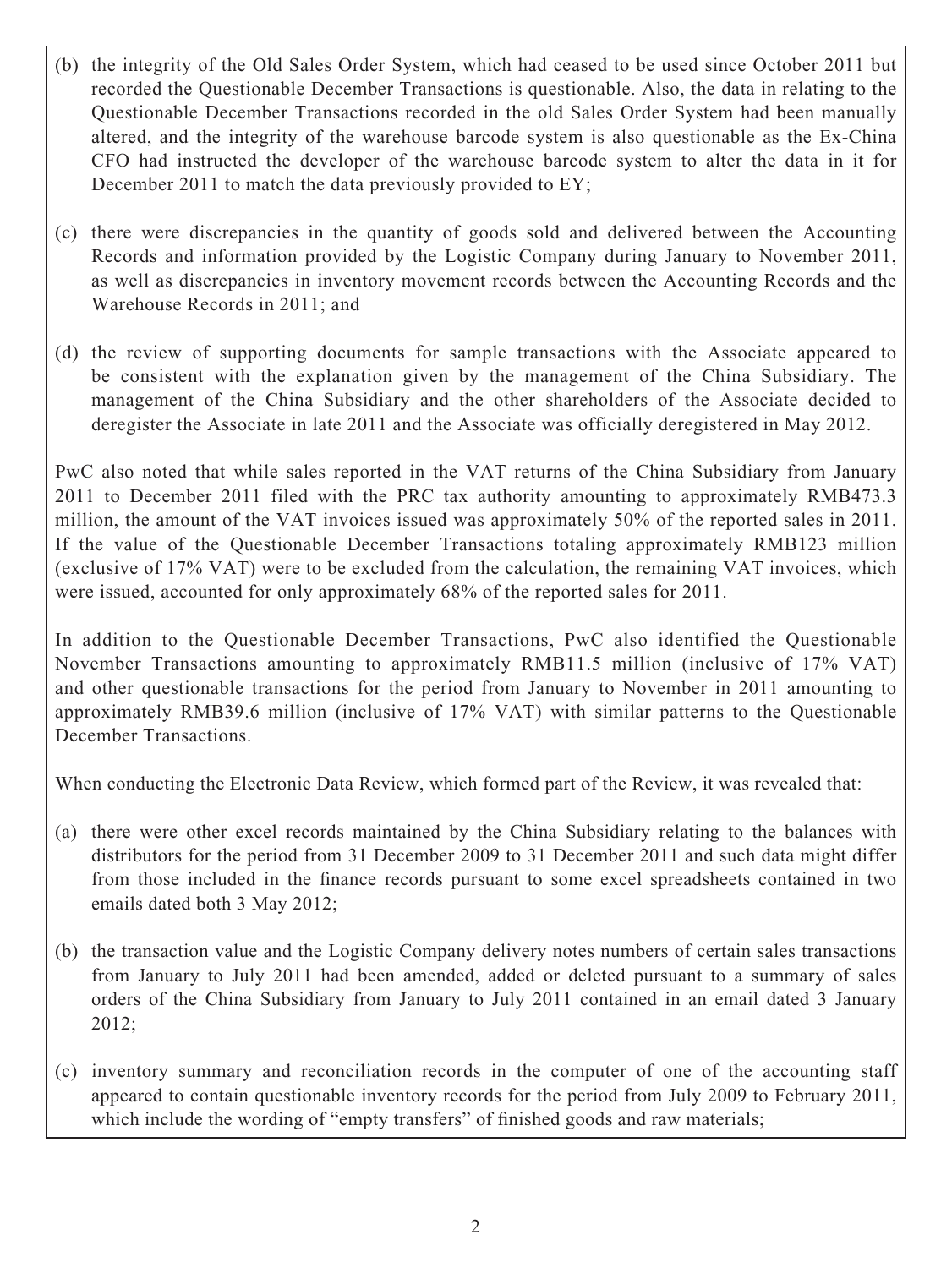- (d) there were inconsistencies in the Accounting Records and the actual underlying documents pursuant to an email dated 15 March 2012;
- (e) there were proposed arrangements to deliver goods to the distributors and to allow the distributors to return the goods after the completion of EY's audit so that the physical inventories as stored in the warehouse of the China Subsidiary would match with the Accounting Records pursuant to an email dated 17 April 2012; and
- (f) attempts were made by certain staff of the China Subsidiary to influence the distributors in answering questions that EY might raise during the 2011 audit pursuant to two emails dated 8 February 2012 and 10 February 2012.

However, based on the Review, PwC did not identify any documents or evidence which indicates that the then executive Directors of the Company had any direct involvement in the Unresolved Issues.

However, the Review conducted by PwC was subject to significant limitations. Please refer to the paragraph headed "(G) Other observations by PwC – Electronic Data Review" below for the limitations and explanations provided by the Company.

## **PRELIMINARY MANAGEMENT RESPONSES**

The Special Review Committee, upon its establishment, was concerned with the Unresolved Issues and accordingly, took the initiative to request the Management to carry out reviews to, among other things, quantify the financial impact in relation to the Unresolved Issues. The Management identified the Questionable December Transactions and confirmed that all the Questionable December Transactions should not have been recognised as sales in December 2011 as the corresponding goods had not been dispatched on or before 31 December 2011.

The Management has attempted to substantiate and ascertain explanations in respect of the Questionable December Transactions, the Questionable November Transactions and the other questionable transactions for the period from January to November in 2011. However, as a number of employees who might have been involved in these questionable transactions had since left the China Subsidiary and the information gathered from other employees did not appear to be conclusive, the Management is not able to conclude its findings with satisfactory explanations for these questionable transactions.

To ascertain the potential financial impact of the Unresolved Issues and the other questionable transactions mentioned above on the China Subsidiary as at 31 December 2011, the Management has carried out certain roll-back procedures on inventories and trade balances. The Management is in the process of re-assessing the financial position of the China Subsidiary as at 31 December 2011 based on the results of the above procedures having been performed.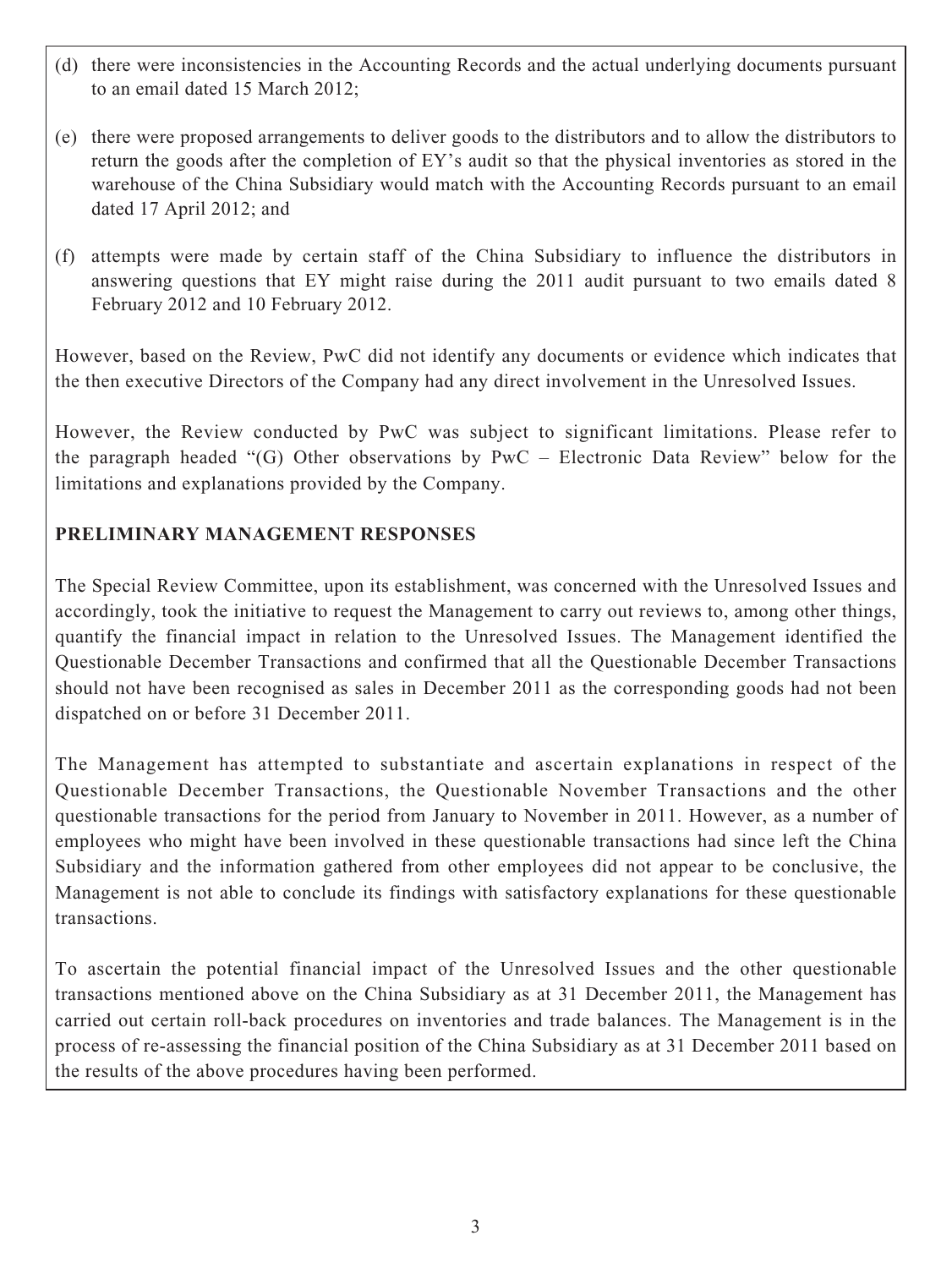On 12 April 2013, certain Company representatives accompanied by the PRC Legal Advisors reported the Alleged Wrongdoing to the Bureau of Public Security and the Bureau of Finance. According to the officers of the Bureau of Public Security, they would not deal with the Alleged Wrongdoing and commence any investigation into the Alleged Wrongdoing at this stage as there was no report of misappropriation of assets of the China Subsidiary arising from the Alleged Wrongdoing.

On the other hand, the officers of the Bureau of Finance have accepted the lodgment of the Alleged Wrongdoing and have commenced, and are continuing, their investigation. The China Subsidiary is extending its full co-operation to the Bureau of Finance.

As advised by the PRC Legal Advisors, it is an offence under the PRC Accounting Law if an enterprise/person, among other things, forges accounting documents or books or accounts, and/ or provides false financial or accounting report. According to the relevant provisions in the PRC Accounting Law and as advised by the PRC Legal Advisors, if the Alleged Wrongdoing constitutes a breach of the relevant provisions and regulations, the enterprise and/or the executive officers and other responsible persons who are directly responsible may be notified of the Alleged Wrongdoing by the relevant governmental authorities and/or institutions, may be imposed with a certain amount of administrative fines (with a maximum up to RMB50,000 on the enterprise and a maximum up to RMB20,000 on the executive officers/responsible persons) or may result in the loss of accounting licence.

The Management notes the then weaknesses in the China Subsidiary's Old Sales Order System and the warehouse barcode system that allowed the Questionable November Transactions and the Questionable December Transactions to be input into the systems in an improper way. The Management has directed the China Subsidiary to implement various remedial actions with a view to enhancing the data integrity of the IT System and the related internal controls of the China Subsidiary.

The investments in all the other similar associates that were set up in 2010 for similar purposes had also ceased since late 2011 and all these associates were either closed down or disposed of to the joint venture partners by 2012, or are in the course of deregistration.

As advised by the PRC statutory auditors of the China Subsidiary, (i) according to the relevant PRC tax law, it states that an enterprise which sold goods or provided services shall issue VAT invoices to its customers at the latter's request, but it has not clearly stated that the enterprise must issue VAT invoices to the customers if the latter does not request for VAT invoices. It is a widespread practice in the PRC that the enterprise will only issue VAT invoices at the request of the customers; (ii) there is a specific column in the monthly VAT return to separately report the sales relating to the non-issuance of VAT invoices; (iii) the reported sales without VAT invoices issued had been properly disclosed in the monthly VAT returns in accordance with the format as set out in the VAT returns and the China Subsidiary had paid the relevant VAT to the PRC tax authorities; (iv) the above reporting of VAT and non-issuance of VAT invoices is a widespread practice in the PRC and under such circumstances, the PRC tax authorities have not challenged the same; (v) the relevant PRC tax authorities have no objection during the course of the China Subsidiary's monthly submission and filing of the VAT returns with the PRC tax authority; and (vi) the PRC statutory auditors of the China Subsidiary are of the view that there has been no under-reporting nor under-payment of VAT or other taxes arising from the non-issuance of the VAT invoices that the distributors did not request for the year ended 31 December 2011.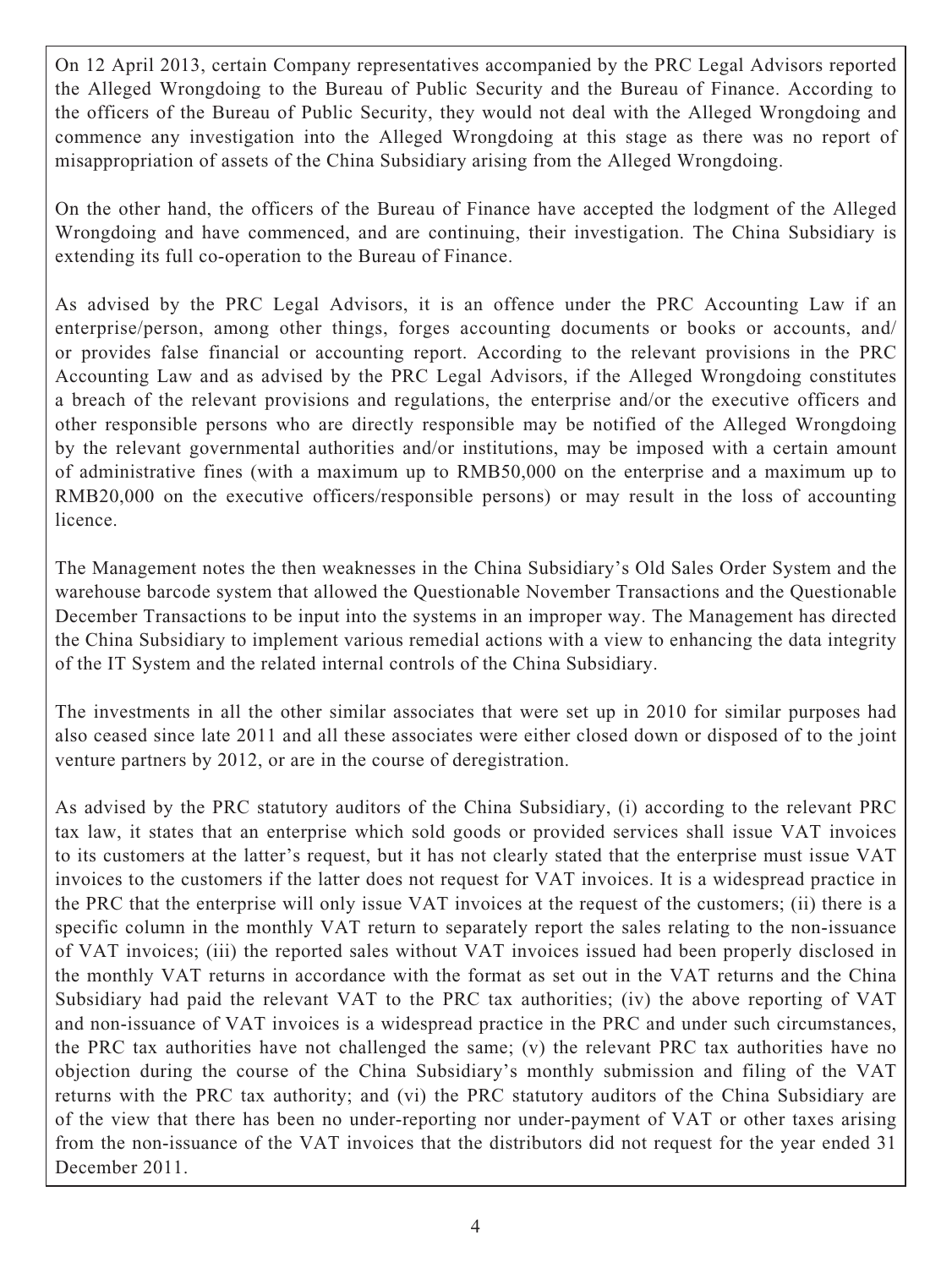#### **REMEDIAL ACTIONS TAKEN OR TO BE TAKEN BY THE COMPANY**

In view of the key findings of the Review and the preliminary management responses above, the Company has taken or will take several remedial actions including, amongst other things, (a) backup all the China Subsidiary's emails to a separate hard disk on a timely basis; (b) backup the data contained in computers before they are formatted and re-assigned to new users; (c) keep updating the IT System so as to provide a better service and platform to its distributors as well as end customers, to improve its control on the distribution channels and the overall operational efficiency and to ensure its data integrity including that of production, distribution, inventory and orders; (d) monthly reconciling delivery records with the Logistic Company and strengthen the control of order deliveries; (e) restructure the Board (including the replacement of two executive Directors as announced by the Company dated 7 June 2013) and the senior management of the China Subsidiary; and (f) appoint PKF as an internal control advisor to carry out a follow-up review on the internal control system of the China Subsidiary. Further announcement(s) will be issued by the Company when the review report by PKF is finalised.

## **OBSERVATIONS OF THE SPECIAL REVIEW COMMITTEE**

The Special Review Committee is deeply concerned with the findings in relation to the Review conducted by PwC and acknowledges the weaknesses in the internal control system of the China Subsidiary. Prior to the finalisation of the PwC report, the Special Review Committee has requested the Company to adopt measures to strengthen its corporate governance, management team and internal control system so as to address the Unresolved Issues raised by EY and also, to ensure that nothing like the Unresolved Issues will arise in the future. The Company has promptly taken actions to remedy the issues, for instance, strengthening internal control and information technology system, restructuring the Board and the senior management of the China Subsidiary (including the resignation of the chief executive officer of the Company and the China Subsidiary, Mr. Chen), as well as reporting the matter to the Bureau of Public Security and the Bureau of Finance. The Bureau of Finance has already commenced an investigation into the matter.

The Special Review Committee believes that the business of the Group is sound and does not identify any assets misappropriation in the Group. It considers that it is regrettable what might appear to be the acts or failings of certain personnel have caused serious harm to the Group.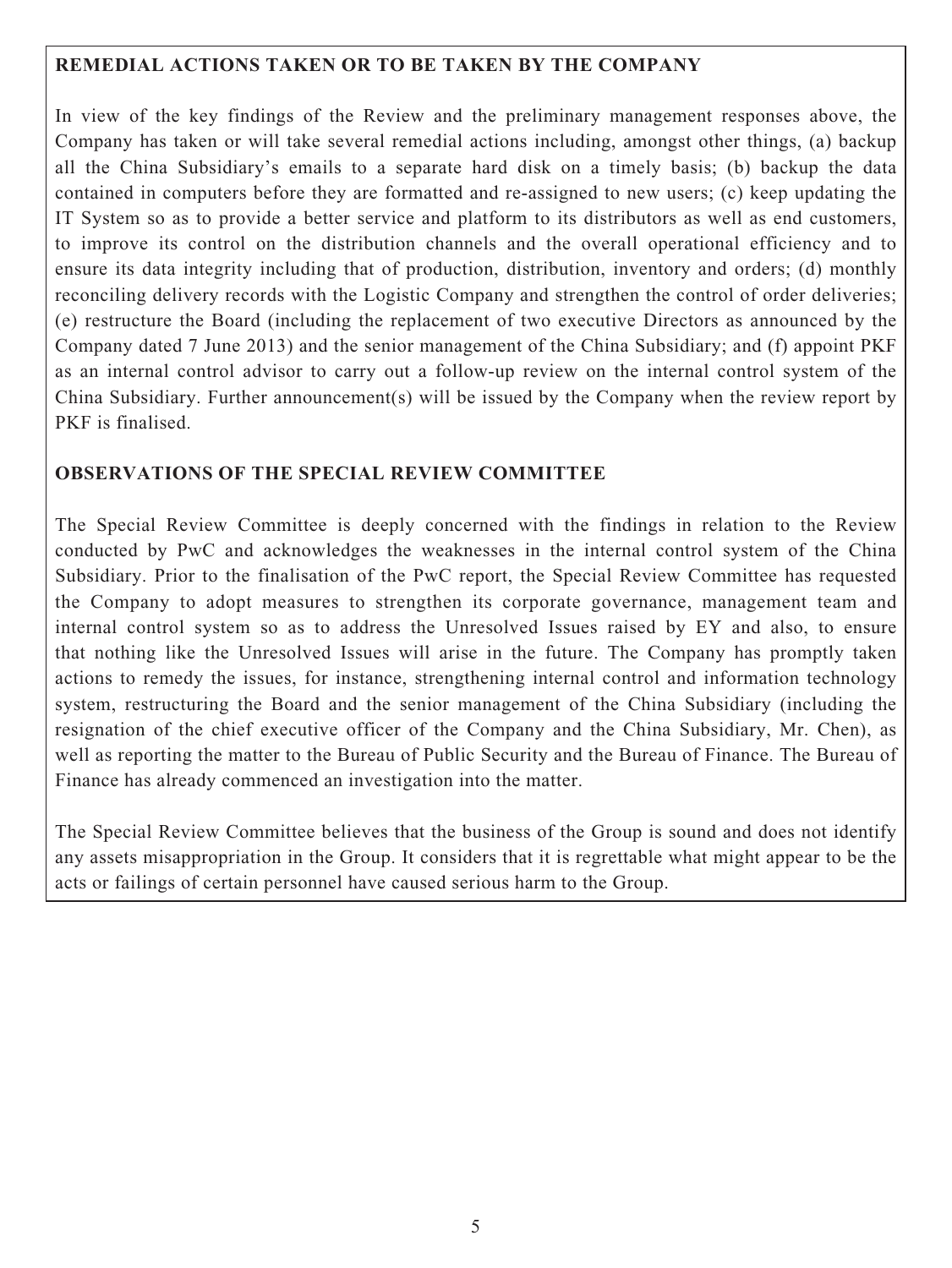## **RECENT DEVELOPMENTS OF THE GROUP**

On 7 June 2013, Ausnutria (Dutch) entered into various agreements pursuant to which the Call Option was granted by DDI to Ausnutria (Dutch). Upon the exercise of the Call Option by Ausnutria (Dutch), Ausnutria (Dutch) will acquire from DDI the remaining 49% shareholding interests in Ausnutria Hyproca held by DDI, by the issuance of new shares of the Company representing approximately 17% of the enlarged issued share capital of the Company as consideration.

The Board would like to take this opportunity to express its apology to all the Shareholders for the prolonged suspension of trading in the Shares, which was mainly caused by the weaknesses in the internal control system of the China Subsidiary. The Board has been taking appropriate actions to implement the remedial suggestions by PKF, the internal control advisors and will continue to carry out restructuring on the management to ensure adequate and satisfactory internal control and corporate governance for the Group in the future.

Reference is made to various announcements published by the Company between 29 March 2012 and 31 July 2013 in relation to, among other things, the Unresolved Issues raised by EY in the EY Letter and the Review carried out by PwC, which was appointed by King & Wood Mallesons who are the legal advisors to the Special Review Committee, in respect of the Unresolved Issues. PwC issued the report addressed to King & Wood Mallesons and copied to the Special Review Committee on 12 August 2013 relating to the Review.

The Board wishes to provide further details in relation to (i) summary of key findings of the Review as set out in PwC's report dated 12 August 2013; (ii) the preliminary responses from the Management in relation to the Review; (iii) remedial actions taken or to be taken by the Company; (iv) observations of the Special Review Committee; and (v) recent developments of the Group.

## **SUMMARY OF KEY FINDINGS OF THE REVIEW**

## **(A) Authenticity of delivery notes relating to certain sale transactions of the China Subsidiary in December 2011**

During its audit process for 2011, EY raised doubts over the authenticity of delivery notes relating to certain sale transactions of the China Subsidiary in December 2011.

The Special Review Committee, upon its establishment, was concerned with the above issue and accordingly, took the initiative to request the Management to carry out reviews to, among other things, quantify the financial impact in relation to the Unresolved Issues. Based on its review, the Management informed the Special Review Committee that goods covered by the Questionable December Transactions had not yet been delivered to the distributors before the end of 2011 and accordingly, the Questionable December Transactions should not be recognised as sales in December 2011.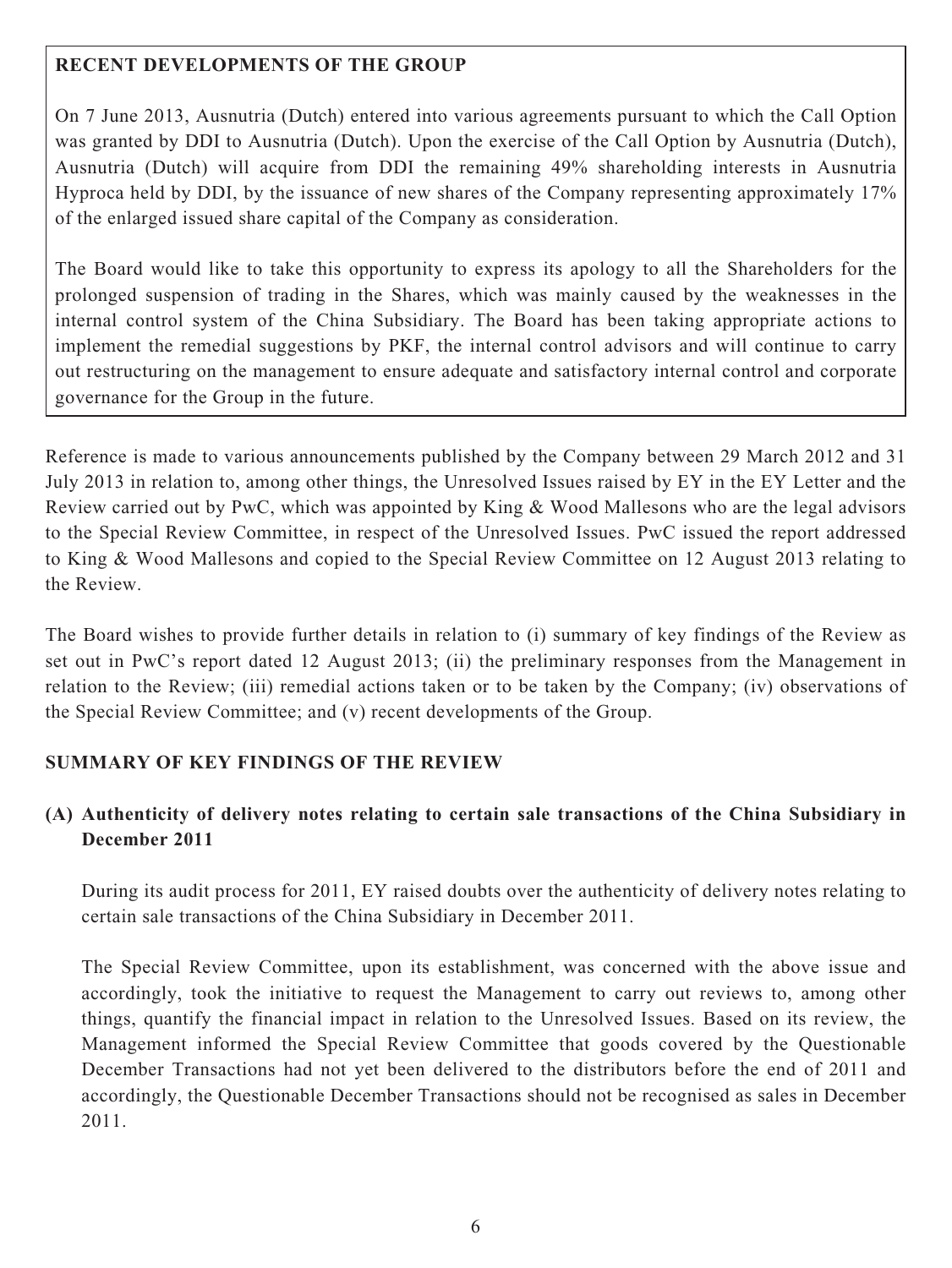Upon the commencement of the Review, the Management provided PwC with a list of the Questionable December Transactions with an aggregate amount of sales of approximately RMB123 million (equivalent to approximately RMB143.5 million (inclusive of 17% VAT)). PwC reviewed the underlying documents, including but not limited to, warehouse packing lists (出庫單), delivery notes (配送單), return receipts (配送單回單) and subcontractors' delivery notes (托運單) relating to samples of the Questionable December Transactions and samples of delivery notes (配 送單) and return receipts (配送單回單) of the transactions for other months in 2011. PwC found that samples of the Questionable December Transactions appeared to differ from samples of the transactions for other months in 2011 in various ways, such as signatures of the Logistic Company's representative(s) and the pattern of the return receipts (配送單回單) by distributors in some of the delivery notes (配送單).

Based on PwC's interview with certain personnel of the China Subsidiary, PwC was informed that certain underlying documents relating to the Questionable December Transactions were prepared under the direction of the Ex-China CFO who had left the China Subsidiary in or around April 2012. These transactions should not have been recognised as sales of the China Subsidiary in December 2011.

As a result of its findings relating to the Questionable December Transactions, PwC also reviewed samples of transactions for the period from January to November 2011 and identified the Questionable November Transactions amounting to approximately RMB11.5 million (inclusive of 17% VAT) and other questionable transactions for the period form January to November in 2011 amounting to approximately RMB39.6 million (inclusive of 17% VAT) with similar patterns to the Questionable December Transactions. Please also refer to the paragraph headed "(F) Other observations by PwC –other questionable transactions for the period from January to November in 2011" below for other matters relating to the above findings.

#### **(B) Integrity of the Old Sales Order System and the warehouse barcode system**

During its audit process for 2011, EY raised doubts as to why the Questionable December Transactions were recorded in the Old Sales Order System, which the China Subsidiary had ceased to use since October 2011 as opposed to the New Sales Order System which was rolled out in or around October 2011. In addition, EY also noted that the data in the Old Sales Order System relating to the Questionable December Transactions had been manually altered and the responsible personnel in the China Subsidiary could not provide satisfactory explanation.

In addition, EY was informed that the dispatch of the Questionable December Transactions could not be substantiated by the data in the China Subsidiary's warehouse barcode system, which was designed to record all goods dispatched from the China Subsidiary's warehouse.

Based on its Review, PwC was informed that the hard disk which hosted the Old Sales Order System had broken down in March 2012 and, in line with the China Subsidiary's usual practice, there was no backup of this data. As a result, PwC could not retrieve the data directly from the Old Sales Order System during the Review. As an alternative, PwC compared two excel files containing the China Subsidiary's December 2011 orders data which EY retrieved directly on 31 January 2012 and 13 March 2012, respectively, during their audit field work i.e. before the Old Sales Order System had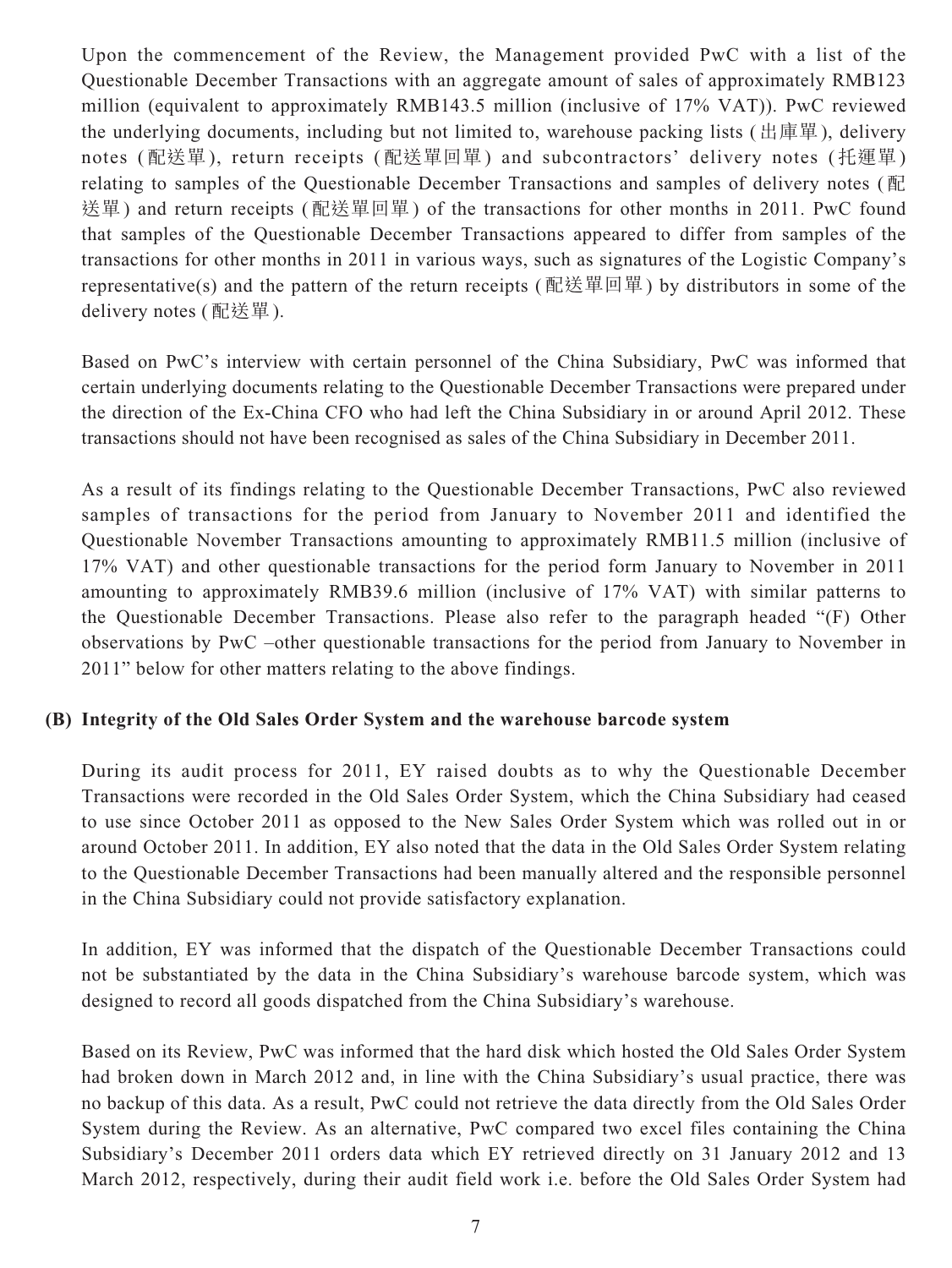broken down in March 2012. There were a number of inconsistencies between the data contained in the two excel files, including but not limited to, the number and amount of orders, order status, delivery status and the data format. In view of this, PwC could not be sure if it could ascertain the correct sales order position of the China Subsidiary in December 2011.

Based on its Review and its interview with the IT Director, PwC further noted that the warehouse barcode system, which was used to record inventory movements in and out of the China Subsidiary's warehouse, had a system backdoor which allowed technicians to perform system maintenance works. The Ex-China CFO had instructed the developer of the warehouse barcode system to alter the data in the warehouse barcode system for December 2011 with a view to matching the data previously provided to EY. However, PwC was not able to interview the Ex-China CFO regarding the above as the latter had left the China Subsidiary in or around April 2012.

## **(C) Discrepancy in the quantity of goods sold and delivered between the China Subsidiary's records and those provided by the Logistic Company during January to November 2011**

During the Review, PwC (i) reviewed the monthly summary of deliveries from January 2011 to November 2011 attached to the vouchers (which were prepared by the Logistic Company as informed by the staff of the logistic department of the China Subsidiary) of the relevant delivery payment records of the China Subsidiary, and (ii) compared the monthly quantity of goods delivered with the quantity of goods delivered in the Accounting Records. PwC noted that the aggregate quantity of goods delivered in the monthly summary of deliveries during that period from January 2011 to November 2011 was 18.7% higher than that shown in the Accounting Records.

In addition, PwC obtained the Warehouse Records for the year ended 2011 and compared the same with the Accounting Records. PwC noted that the aggregate quantity of finished goods dispatched in the year ended 2011 pursuant to the Warehouse Records was approximately 10% lower than that in the Accounting Records. The relevant personnel of the China Subsidiary informed PwC that the discrepancy was mainly due to the Questionable December Transactions and the information contained in the relevant Warehouse Records and the Accounting Records was prepared under the instruction of the Ex-China CFO. As mentioned above, PwC was not able to reconcile the differences between the above records nor interviewed the Ex-China CFO regarding the above as the latter had left the China Subsidiary in or around April 2012.

#### **(D) Questionable transactions with the Associate**

PwC was informed that the Associate was jointly set up by the China Subsidiary and three of its senior sales staff (all of which were not connected persons of the Group as defined under the Listing Rules) on 1 September 2010 with a view to incentivising the sales team members to help the China Subsidiary to better penetrate the local market not yet well covered by the China Subsidiary's distributors and to increase the China Subsidiary's market share. PwC was informed that the Associate was subsequently also used, without the approval of the Board, in consolidating orders from small distributors in order to obtain a better discount from the China Subsidiary for bulk purchases.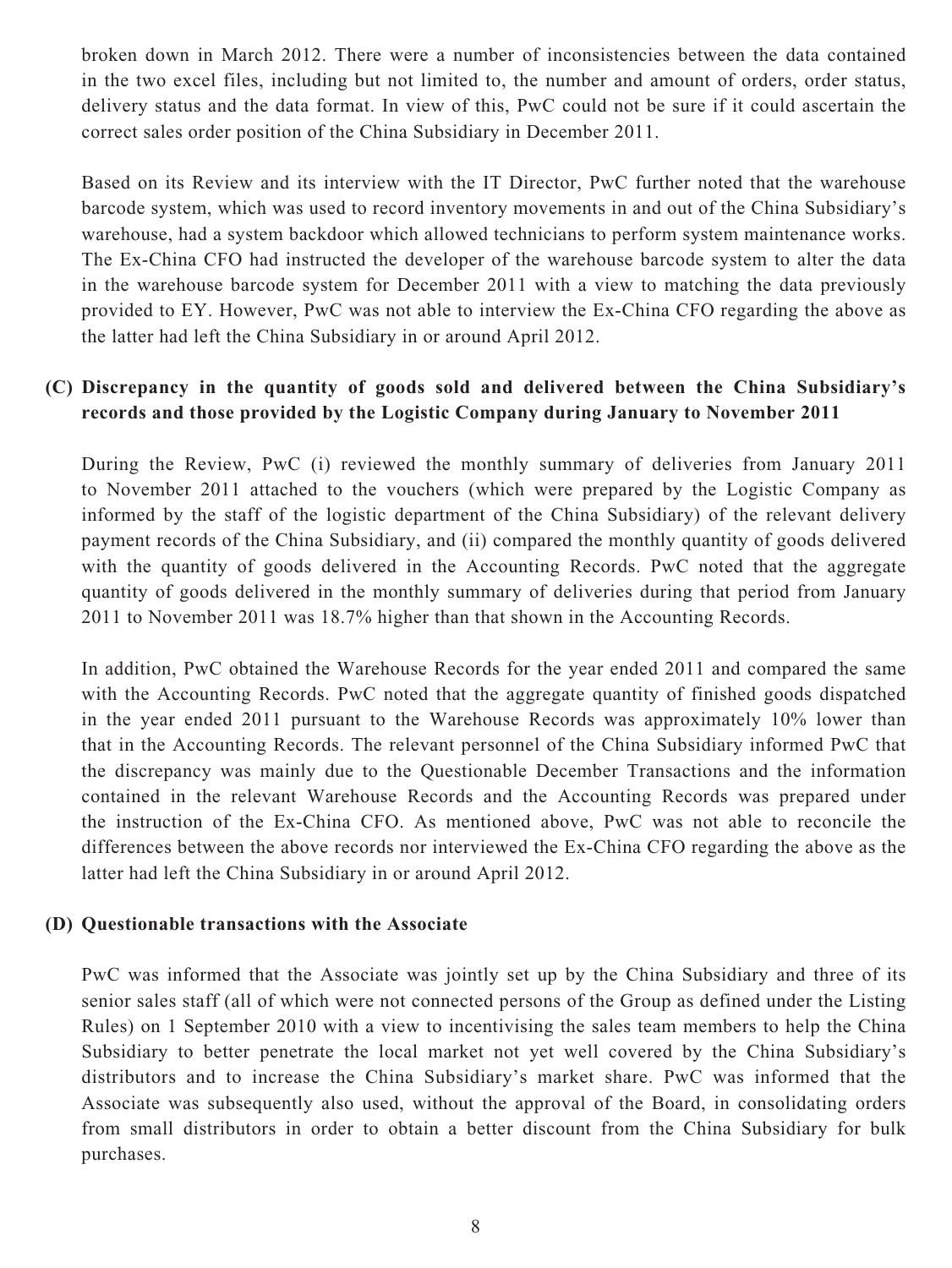As part of the order consolidation process, amounts were first received by the Associate as prepayments/ deposits from the distributors. The Associate then consolidated the amounts received from the distributors and transferred the same to the China Subsidiary from time to time. The China Subsidiary would either account for the amounts received as prepayments/deposits from the distributors or payments of receivables, depending on whether goods had been dispatched to the distributors.

PwC identified that a total sum of approximately RMB31.9 million was transferred from the Associate to the China Subsidiary in 2011. PwC selected ten transactions with the highest transaction values (totaling approximately RMB29.7 million) involving, fund transfers and seven transactions with the highest transaction amounts (totaling approximately RMB27.1 million) involving amounts booked against the relevant distributors' receivables/deposits accounts for review. PwC noted that the operations appeared to be consistent with the explanations given by the management of the China Subsidiary.

## **(E) Other observations by PwC – material difference between reported sales and amount of VAT invoices issued**

During the Review, PwC noted that the sales reported in the VAT returns of the China Subsidiary from January 2011 to December 2011 filed with the PRC tax authority were consistent with the monthly sales as set out in its financial statements over the same period. Due to the Questionable December Transactions which should not have been booked as sales, the China Subsidiary had paid more VAT in 2011 than it would otherwise have been required to pay in 2011. However, PwC noted that the China Subsidiary only issued the VAT invoices to customers totaling approximately RMB236.5 million in 2011, which was approximately 50% of the reported sales for 2011. If the value of the Questionable December Transactions totaling approximately RMB123 million (exclusive of 17% VAT) were to be excluded from the calculation, the remaining VAT invoices, which were issued, accounted for only approximately 68% of the reported sales for 2011.

#### **(F) Other observations by PwC – other questionable transactions for the period from January to November in 2011**

During the Review, in addition to confirming the extent of the Questionable December Transactions, PwC also found that there were Questionable November Transactions amounting to approximately RMB11.5 million (inclusive of 17% VAT) and there were other transactions amounting to approximately RMB39.6 million (inclusive of 17% VAT) with similar patterns to those of the Questionable December Transactions for the months from January to November in 2011.

PwC reviewed a total of 705 orders totaling approximately RMB98.9 million (inclusive of 17% VAT) with order numbers starting with "S" dated between March to September 2011. These include (i) 199 orders totaling approximately RMB39.1 million (inclusive of 17% VAT) with similar patterns to those of the Questionable December Transactions; (ii) 72 orders totaling approximately RMB22.53 million (inclusive of 17% VAT) relating to goods physically picked up by distributors, in respect of which no delivery notes had been issued and hence no delivery notes can be made available to PwC for review; (iii) 143 orders totaling approximately RMB20.54 million (inclusive of 17% VAT) with delivery notes which were not made available to PwC for review; and (iv) 291 orders totaling approximately RMB16.75 million (inclusive of 17% VAT) with patterns seeming different from the Questionable December Transactions.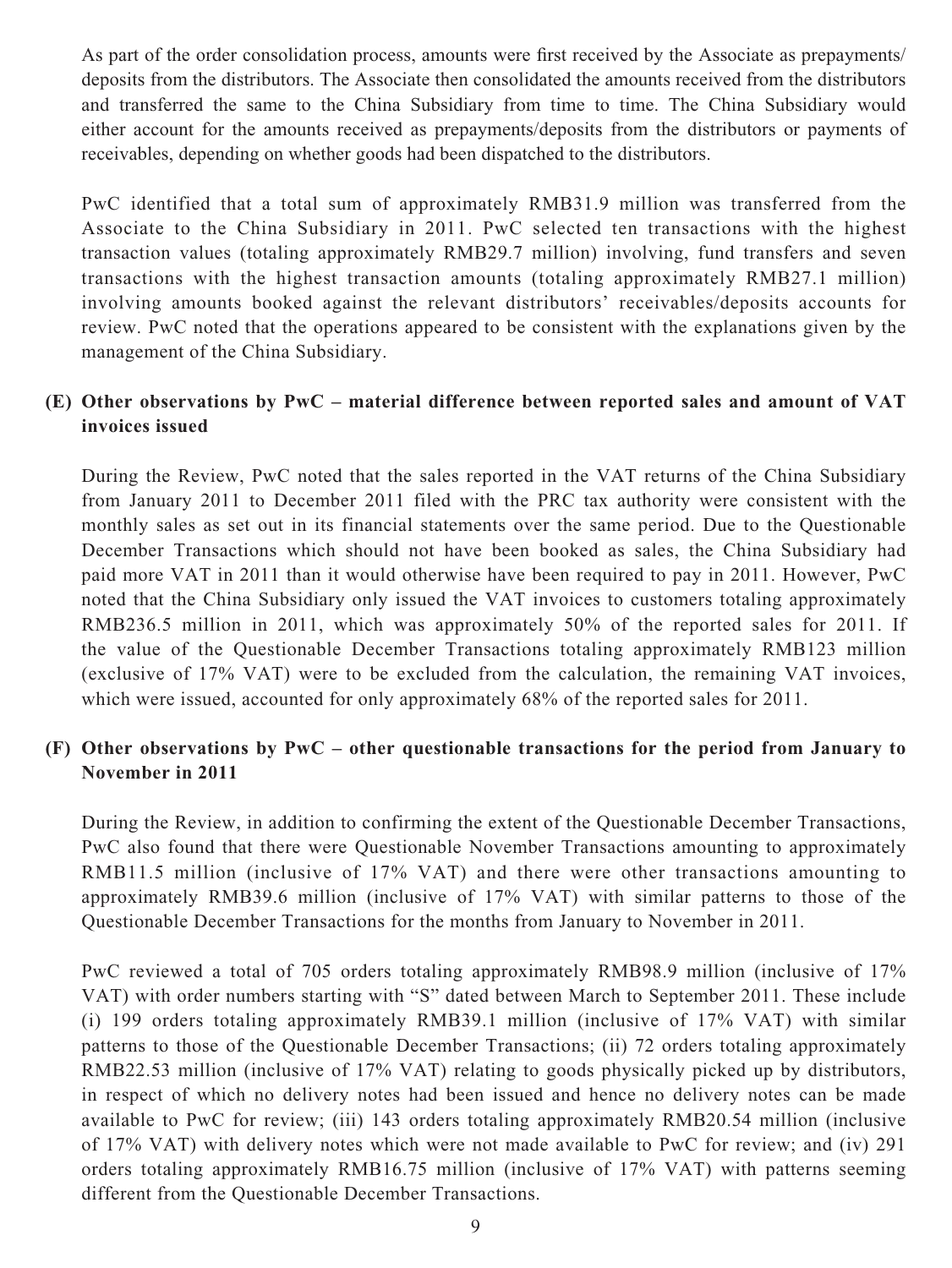PwC also reviewed a total of 46 orders totaling approximately RMB2.4 million (inclusive of 17% VAT) with order numbers starting with "8" in September and October 2011. These include (i) 16 orders totaling approximately RMB0.5 million (inclusive of 17% VAT) with similar patterns to those of the Questionable December Transactions; (ii) an order with an amount of RMB40,000 (inclusive of 17% VAT) relating to goods physically picked up by the distributor, in respect of which no delivery note had been issued and hence no delivery note can be made available to PwC for review; (iii) two orders totaling RMB10,000 (inclusive of 17% VAT) with delivery notes of which were not made available to PwC for review; and (iv) 27 orders totaling approximately RMB 1.9 million (inclusive of 17% VAT) with patterns seeming different from the Questionable December Transactions.

#### **(G) Other observations by PwC – Electronic Data Review**

Based on PwC's understanding of the roles and responsibilities of various personnel, PwC identified a total of 21 staff of the Group who might have been involved or have had the knowledge of the matter to conduct the Electronic Data Review.

PwC was unable to review the data contained in the laptop computer of Chen Yuanrong ("**Mr. Chen**"), the former executive Director and chief executive officer of the Company and the China Subsidiary, since the laptop computer of Mr. Chen, together with certain personal belongings and valuables of Mr. Chen and his family, were stolen during a burglary at his home on 8 May 2012. Mr. Chen reported the burglary to a branch of the Bureau of Public Security in Changsha Municipal of Changsha (長沙市公安局) (the "**Bureau of Public Security**") on the same date.

PwC was informed that no computer was assigned by the Company or the China Subsidiary to Ng Siu Hung ("**Ms. Ng**"), a current executive Director, for use in the China Subsidiary or the Company.

PwC was informed that the computers of Wu Yueshi ("**Mr. Wu**"), a former executive Director, and Yan Weibin ("**Mr. Yan**"), a current executive Director, belonged to a PRC listed company (the "**PRC Listco**") but not the Group and certain data contained in their computers was price sensitive information relating to the PRC Listco. As an alternative, PwC proposed that (i) Mr. Wu provided PwC with an access to his computer in the presence of his assistant and the staff from the PRC Listco. PwC reviewed the file names in Mr. Wu's computer to identify any documents relating to the Review; and (ii) Mr. Yan identified all the documents in his computer so that PwC could review these documents, which he believed represented all the documents that were relevant to the Review. Mr. Wu and Mr. Yan agreed and provided PwC with free access to Mr. Wu's computer and the documents identified from Mr. Yan's computer, respectively. PwC cannot ensure the completeness of the documents from the computers of Mr. Wu and Mr. Yan which may be relevant to the Review.

PwC was also unable to review the data contained in the computers of the Ex-China CFO as the laptop computer used by him for work purpose belonged to him personally and was not made available to the Group or PwC for inspection after he ceased employment with the China Subsidiary in or around April 2012. Furthermore, in line with the China Subsidiary's usual administrative practice, the desktop computer of the Ex-China CFO had been reformatted following his departure in or around April 2012 and was re-assigned to another staff.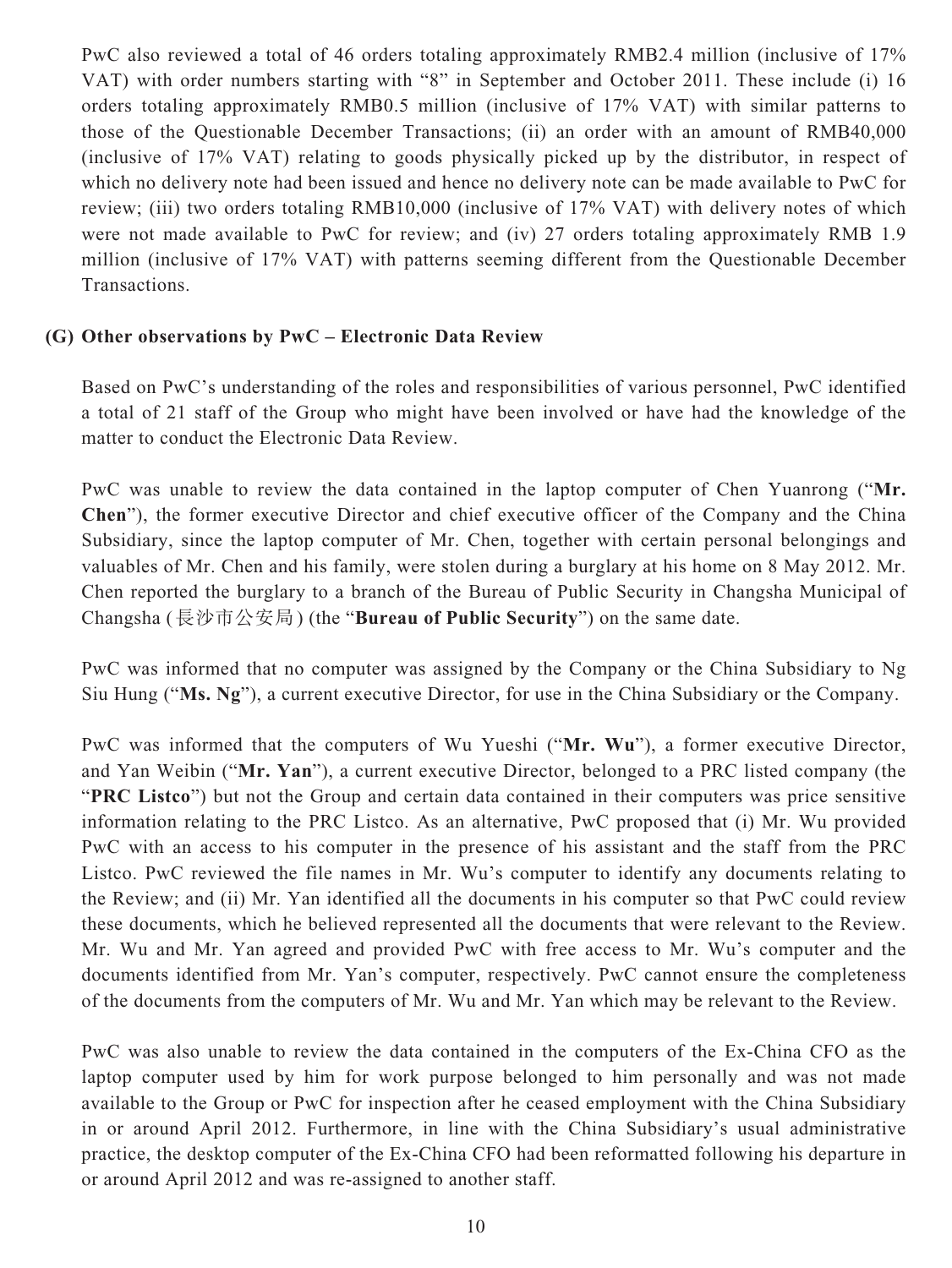PwC was provided with user names and passwords of the email accounts of various staff, including Mr. Wu, Mr. Chen, Mr. Yan and Ms. Ng, and obtained a copy of the emails in these email accounts during PwC's visits between 20 June 2012 and 28 June 2012. However, PwC was unable to ascertain if any emails related to the Unresolved Issues had been deleted from these email accounts. PwC was also informed that the China Subsidiary did not have its own email server. Its email hosting services were provided by an external email service provider and that employees of the China Subsidiary accessed their emails through webmail. As the external email service provider did not provide any backups or archival services for the China Subsidiary's emails, no backups or archival of emails were available.

PwC was not provided with access to the emails in the email account for the Ex-China CFO as his email account was terminated on 31 March 2012 when he was re-designated from the position of chief financial officer of the China Subsidiary to an assistant of the chief executive officer of the China Subsidiary and no data backups were arranged prior to the account termination.

Based on the procedures performed, PwC did not identify any documents or evidence which indicates that any of the then executive Directors, namely Mr. Yan, Mr. Wu, Mr. Chen and Ms. Ng has any direct involvement in the matter.

However, PwC's work was subject to the above significant limitations, which have limited their ability to determine the level of involvement of the Company's senior management. PwC's findings could have been significantly different had PwC's work not been subject to the above limitations.

During the review of responsive documents and emails after applying the keyword list, which was agreed by PwC and EY, PwC noted certain potentially sensitive emails or documents which might be relevant to the Unresolved Issue or other questionable transactions, including:–

- (i) some excel spreadsheets contained in two emails (both dated 3 May 2012) which suggested that there were other excel records maintained by the China Subsidiary relating to the balances with distributors for the period from 31 December 2009 to 31 December 2011 and such data might differ from those included in the finance records;
- (ii) a summary of sales orders of the China Subsidiary from January to July 2011 contained in an email dated 3 January 2012 which indicated that the transaction value and the Logistic Company delivery notes numbers of certain sales transactions had been amended, added or deleted;
- (iii) inventory summary and reconciliation records in the computer of one of the accounting staff appeared to contain questionable inventory records for the period from July 2009 to February 2011, which include the wording of "empty transfers" of finished goods and raw materials; and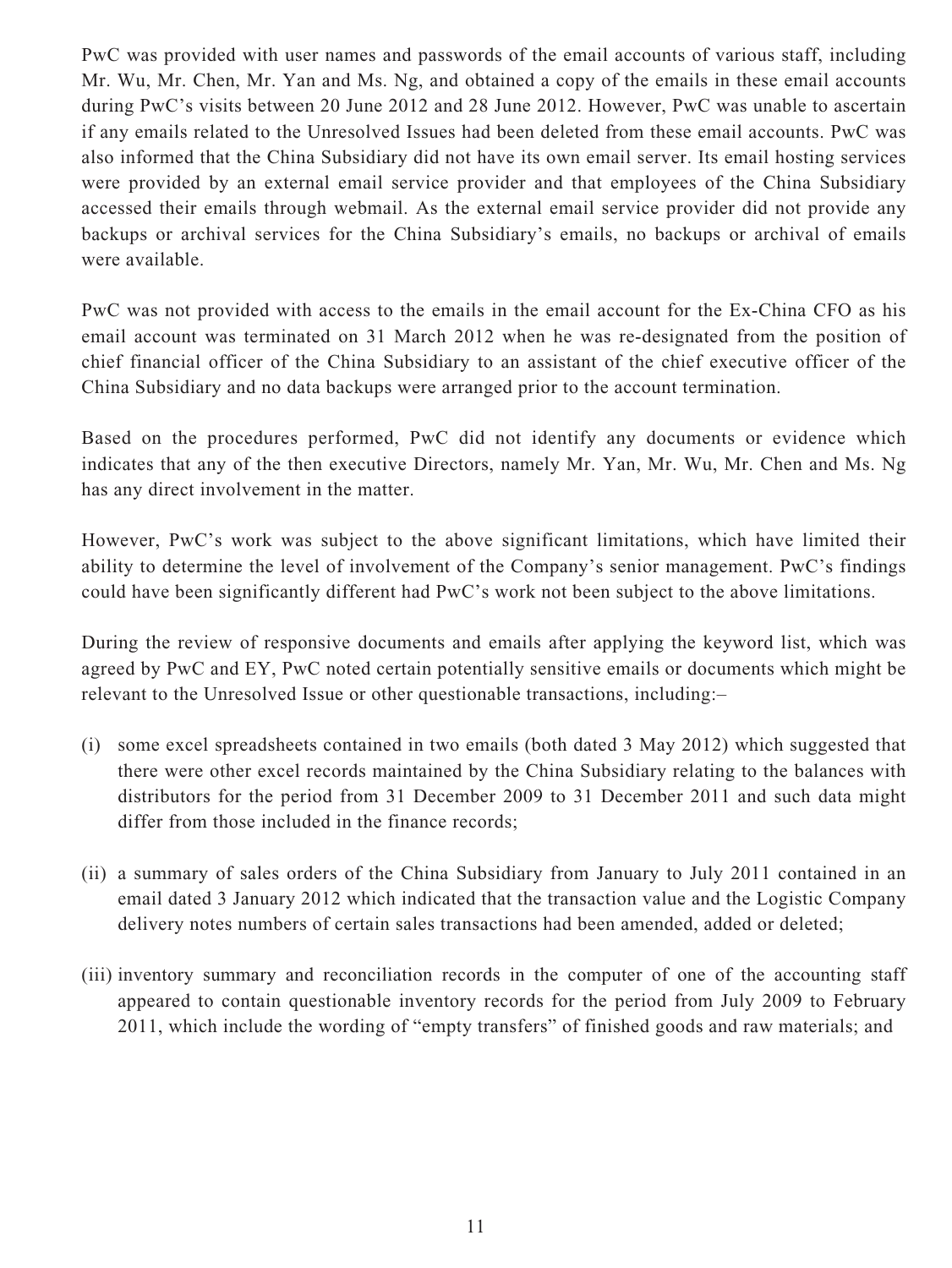(iv) several emails which suggested that (a) there were inconsistencies in the Accounting Records and the actual underlying documents (pursuant to an email dated 15 March 2012); (b) there were proposed arrangements to deliver goods to the distributors and to allow the distributors to return the goods upon the completion of EY's audit so that the physical inventories as stored in the warehouse of the China Subsidiary would match with the Accounting Records (pursuant to an email dated 17 April 2012); and (c) attempts were made by certain staff of the China Subsidiary to influence the distributors in answering questions that EY might raise during the 2011 audit (pursuant to two emails dated 8 February 2012 and 10 February 2012).

Based on the above findings, PwC interviewed various personnel of the China Subsidiary who might have been involved or have knowledge of the above identified issues. However, they failed to provide any satisfactory explanations in relation to the issues noted, or clarified that they had no involvement or limited knowledge of the matters.

#### **PRELIMINARY MANAGEMENT RESPONSES**

## **(i) The Questionable December Transactions, the Questionable November Transactions and the other questionable transactions for the period between January to November in 2011**

The Special Review Committee, upon its establishment, was concerned with the Unresolved Issues and accordingly, took the initiative to request the Management to carry out reviews to, among other things, quantify the financial impact in relation to the Unresolved Issues. The Management identified the Questionable December Transactions and confirmed that all the Questionable December Transactions should not have been recognised as sales in December 2011 as the corresponding goods had not been dispatched on or before 31 December 2011. Subsequently, as a result of the findings by PwC and Management follow-up inquiry on the Questionable November Transactions, the Management confirmed that all the Questionable November Transactions should not be recognised as sales in 2011 as the corresponding goods had also not been dispatched. The Management believes that the omission in identifying the Questionable November Transactions during its preliminary review carried out before the appointment of PwC is likely to be an oversight because the Management was only requested to quantify the amount relating to the December orders in 2011 at that time.

The Management has reviewed the reasons why the supporting documents for the 143 orders with order numbers starting with "S" and two orders with order numbers starting with "8" were not available to PwC during the Review. It seems that the delivery notes of these 145 orders were misplaced but the Management is trying its best efforts to locate the relevant delivery notes.

In view of the above and the findings of the Review by PwC, the Management has attempted to ascertain explanations in respect of the Questionable December Transactions, the Questionable November Transactions and the other questionable transactions for the period from January to November in 2011 noted by PwC. However, as a number of employees who might have been involved in these questionable transactions had since left the China Subsidiary and the information gathered from other employees did not appear to be conclusive, the Management is not able to conclude its findings with any satisfactory explanations for these questionable transactions.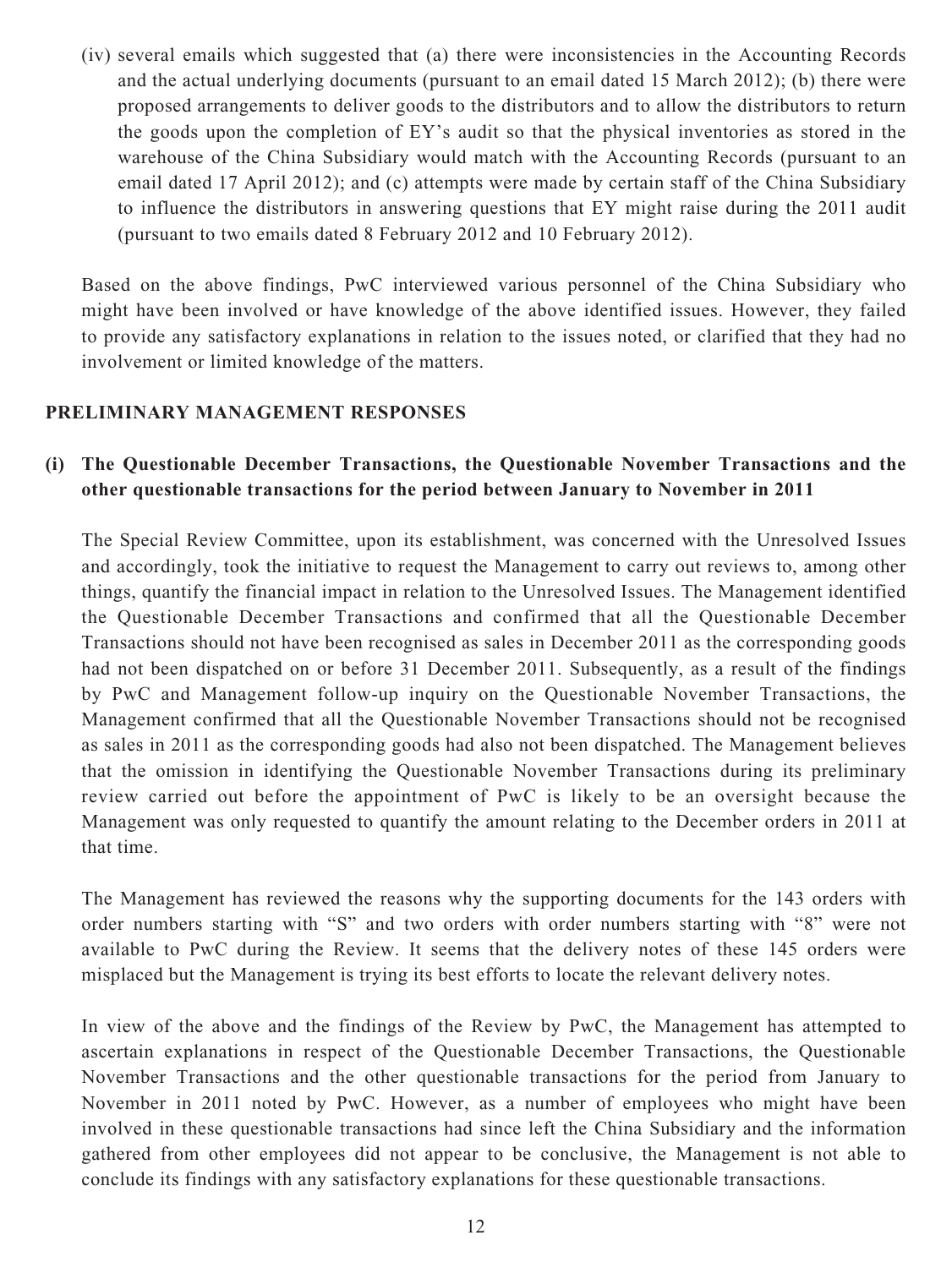To ascertain the potential financial impact of the Unresolved Issues and these questionable transactions mentioned above on the China Subsidiary as at 31 December 2011, the Management has carried out certain roll-back procedures on inventories and trade balances. The Management is in the process of re-assessing the financial position of the China Subsidiary as at 31 December 2011 based on the results of the above procedures having been performed.

On 12 April 2013, certain Company representatives accompanied by the PRC Legal Advisors reported these matters (the "**Alleged Wrongdoing**") to the Bureau of Public Security and the Bureau of Finance in Hunan Province (湖南省財政廳) (the "**Bureau of Finance**"). According to the officers of the Bureau of Public Security, they would not deal with the Alleged Wrongdoing and commence any investigation into the Alleged Wrongdoing at this stage as there was no report of misappropriation of assets of the China Subsidiary arising from such Alleged Wrongdoing. On the other hand, the officers of the Bureau of Finance have accepted the lodgment of the Alleged Wrongdoing and have commenced, and are continuing their investigation. The China Subsidiary is extending its full co-operation to the Bureau of Finance.

As advised by the PRC Legal Advisors, it is an offence under the PRC Accounting Law if an enterprise/person, among other things, forges accounting documents or books or accounts, and/or provides false financial or accounting report.

According to the relevant provisions in the PRC Accounting Law and as advised by the PRC Legal Advisors, if the Alleged Wrongdoing constitutes a breach of the relevant provisions and regulations, the enterprise and/or the executive officers and other responsible persons who are directly responsible may be notified of the Alleged Wrongdoing by the relevant governmental authorities and/or institutions, may be imposed with a certain amount of administrative fines (with a maximum up to RMB50,000 on the enterprise and a maximum up to RMB20,000 on the executive officers/ responsible persons) or may result in the loss of accounting licence. The Board is of the view that this will not have a significant negative financial impact on the China Subsidiary, the Company and the Group as a whole.

#### **(ii) Integrity of the information technology system and the records of the China Subsidiary**

The Management notes the then weaknesses in the China Subsidiary's Old Sales Order System and the warehouse barcode system that allowed the Questionable November Transactions and the Questionable December Transactions to be input into the systems in an improper way. The Management has directed the China Subsidiary to implement various remedial actions (details of which are set out in the paragraph headed "Remedial Actions Taken or to be Taken by the Company" below) with a view to enhancing the data integrity of the IT System and the related internal controls of the China Subsidiary.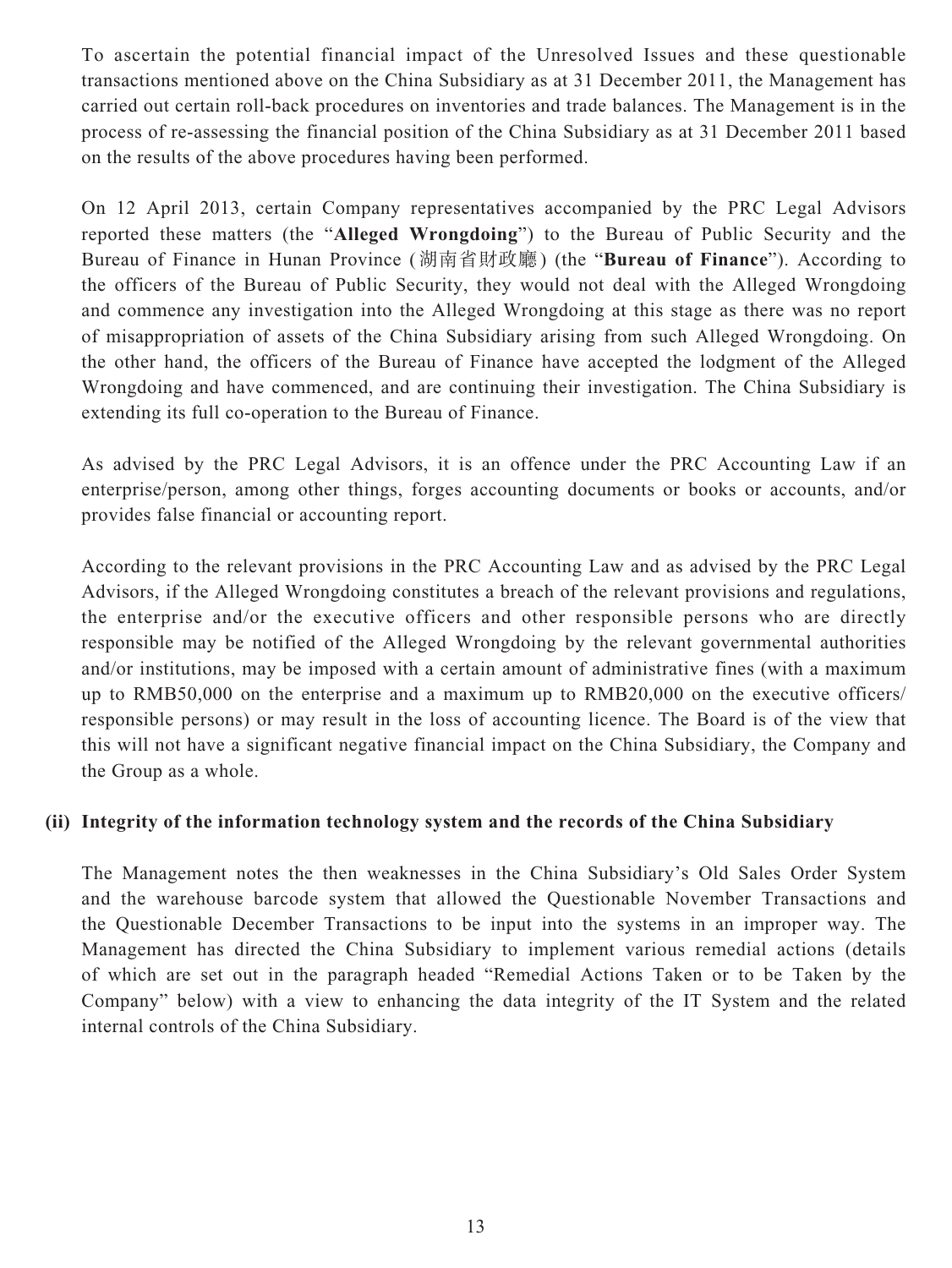Apart from the issue relating to the data integrity of the IT System, as most of the inventory records of the logistic department of the China Subsidiary were made in excel format and certain inventory delivery documents have been improperly altered, the Management has doubts as to the completeness and the accuracy of the delivery records kept by the logistic department of the China Subsidiary upon which the China Subsidiary had, to a certain extent, relied in the preparation of the Accounting Records in respect of the revenue recognition and the corresponding cost of sales.

Further, due to the passage of time and lack of data preservation system, the Logistic Company engaged by the China Subsidiary separately informed EY, PwC and the Management that the data supporting its deliveries to the China Subsidiary was no longer available due to its own internal record keeping practices. Therefore, the Management was unable to verify the accuracy and compare the records kept by the finance department and the logistic department of the China Subsidiary with those of the Logistic Company. In view of this and as a result of the above inquiry by the Management, relevant remedial internal control policies have already been implemented by the China Subsidiary.

#### **(iii) Transactions with the Associate**

For the questionable transactions with the Associate, the management of the China Subsidiary noted that the operation of the Associate did not achieve the original purpose of setting up the same. Furthermore, the order consolidation process was initiated without having sought approval from the Board. The order consolidation process also highlighted certain operational and control weaknesses in the Associate's arrangement. Accordingly, the management of the China Subsidiary and the other shareholders of the Associate decided to deregister the Associate in late 2011 and the Associate was officially deregistered in May 2012. The investments in all the other similar associates that were set up in 2010 for similar purposes had also ceased since late 2011 and all these associates were either closed down or disposed of to the joint venture partners by 2012, or are in the course of deregistration.

#### **(iv) VAT invoices issues**

In respect of the material difference as identified by PwC between the reported sales and the VAT amounts in the VAT invoices issued, the Management has confirmed that the China Subsidiary's monthly sales revenue as set out in its financial statements were consistent with the amounts reported and taxes were paid to the PRC tax authorities as set out in the monthly VAT returns.

According to the PRC tax law, enterprise is required to issue VAT invoices upon sale of goods at the request of its customers.

As advised by the PRC statutory auditors of the China Subsidiary, (i) according to the relevant PRC tax law, it states that an enterprise which sold goods or provided services shall issue VAT invoices to its customers at the latter's request, but it has not clearly stated that the enterprise must issue VAT invoices to the customers if the latter does not request for VAT invoices. It is a widespread practice in the PRC that the enterprise will only issue VAT invoices at the request of the customers; (ii) there is a specific column in the monthly VAT return to separately report the sales relating to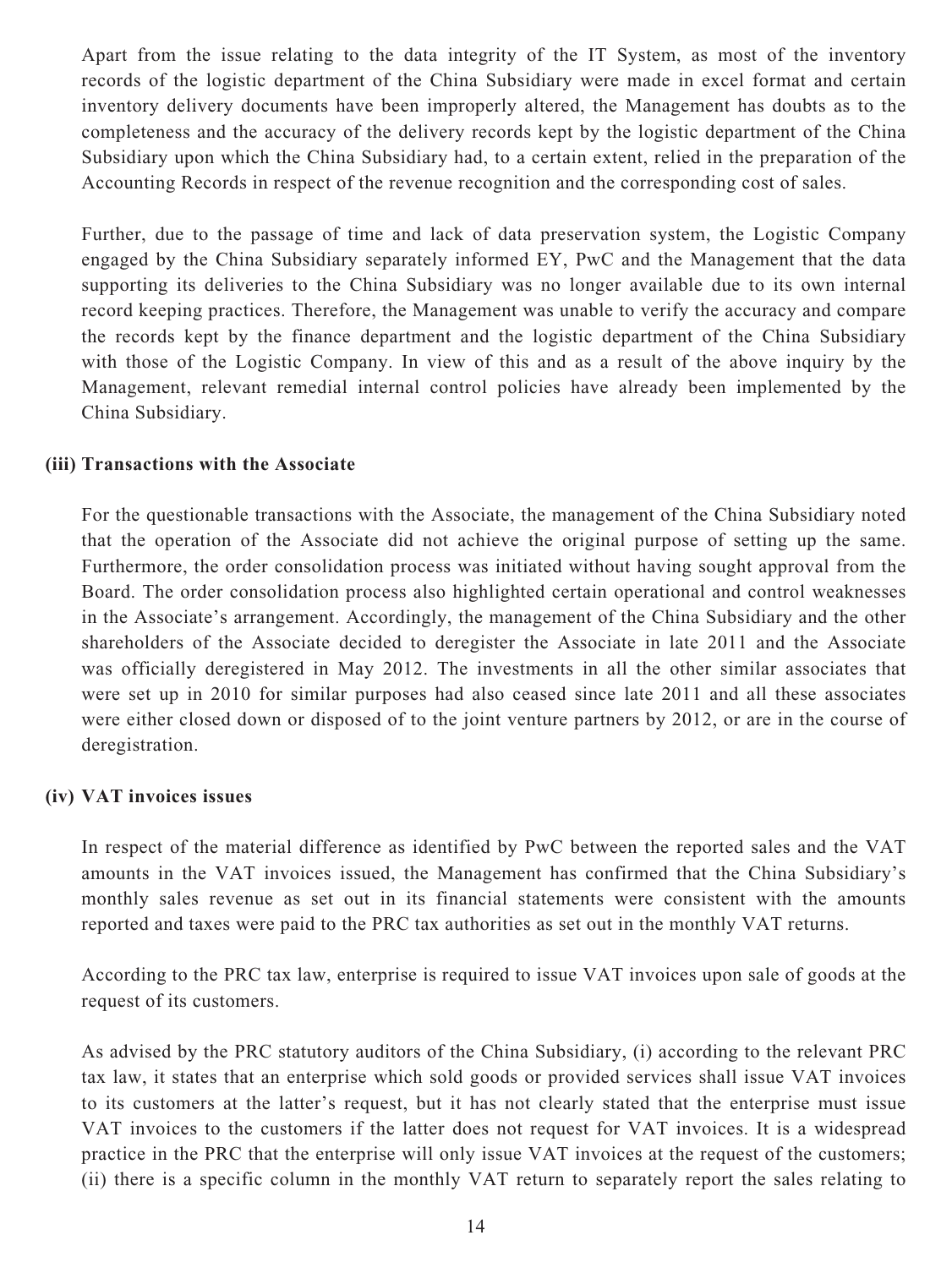the non-issuance of VAT invoices; (iii) the reported sales without VAT invoices issued had in fact also been properly disclosed in the monthly VAT returns in accordance with the format as set out in the VAT returns and the China Subsidiary had paid the relevant VAT to the PRC tax authorities; (iv) the above reporting of VAT and non-issuance of VAT invoices is a widespread practice in the PRC and under which circumstances, the PRC tax authorities have not challenged the same; (v) the relevant PRC tax authorities have no objection during the course of the China Subsidiary's monthly submission and filing of the VAT returns with the PRC tax authority; and (vi) the PRC statutory auditors of the China Subsidiary are of the view that there has been no under-reporting nor underpayment of VAT or other taxes arising from the non-issuance of the VAT invoices that were not requested by the distributors for the year ended 31 December 2011.

#### **REMEDIAL ACTIONS TAKEN OR TO BE TAKEN BY THE COMPANY**

In view of the above, the Company has taken or will take several remedial actions as follows to prevent similar incidents happen in the future.

#### **(a) Policy relating to email services of the China Subsidiary**

There had been no backup of all email messages of the employees of the China Subsidiary maintained by the external email service provider.

In view of this deficiency, the China Subsidiary has already implemented a new policy whereby all the China Subsidiary's emails are now diverted to a designated email account. The emails received in this designated account are automatically downloaded into a computer on a daily basis, which will then be backed up to a separate hard disk on a monthly basis.

## **(b) Policy relating to re-assignment of computers of the China Subsidiary**

The Management notes the weaknesses of the policy in relation to the formatting of a computer without backup before re-assigning to a new user and that the archive process has not been vigilant. As a result, the China Subsidiary has implemented a new policy that the information technology department of the China Subsidiary will backup the data contained in the computers before they are formatted and re-assigned to new users with a view to ensuring that data in such computers is kept before they are formatted.

#### **(c) Functioning and maintenance of the information technology system**

Starting from the second quarter of 2011, the China Subsidiary commenced the development of the IT System in order to provide a better service and platform to its distributors as well as end customers and to improve its control on the distribution channels and the overall operational efficiency. The IT System was installed and implemented in various phases since October 2011 and comprised a number of modules, including but not limited to, production controls module, order placing module, inventory control module and distributors database module. The IT System replaced the Old Sales Order System in October 2011 and has been gradually enhanced and improved since the identification of the Questionable December Transactions by the Management.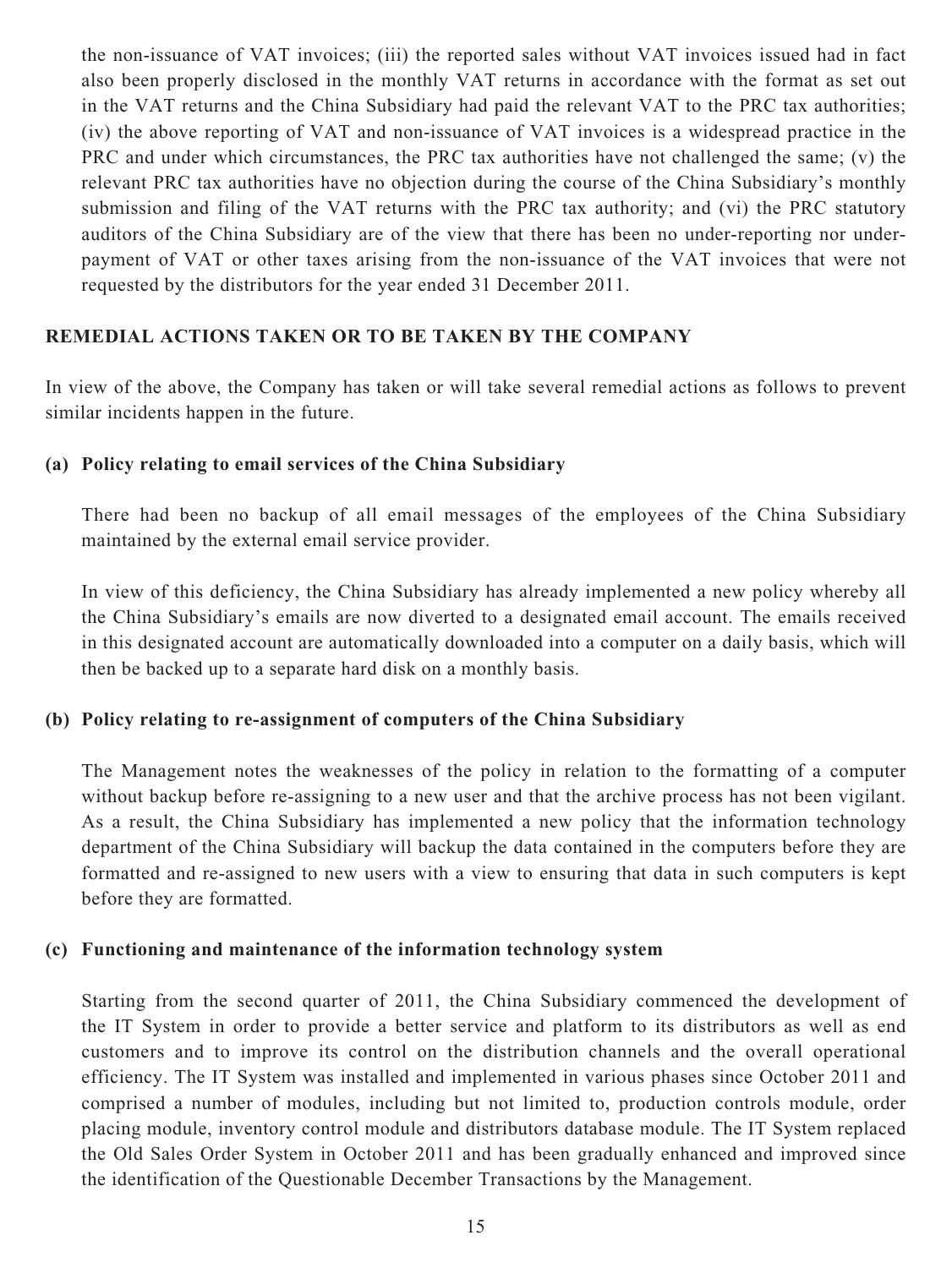The IT System has the following features:–

#### *– Production tracking system*

Each tin of milk powder produced by the China Subsidiary now has a unique barcode which allows the China Subsidiary to trace back all the production details should there be any quality issue arise subsequently.

#### *– Distribution tracking system*

In addition to the production tracking system as mentioned above, the China Subsidiary now also has a tracking system to monitor the distribution progress and logistic status to the retail consumers. This implementation is also in line with the new regulations for infant formula in the dairy industry of the PRC.

#### *– Inventory control*

The inventory and order placing modules of the IT System are now synchronised with the warehouse barcode system on a daily basis in order to strengthen the control of inventory movements.

Further, the management of the China Subsidiary has conducted monthly stocktake by members of staff independent from the warehouse operations and reconciled the results of the stocktake with the inventory data as set out in the IT System and the Accounting Records on a monthly basis.

#### *– Distributors database*

Each distributor has an account maintained in the IT System which is protected by unique passwords. All the orders placed by the distributors are now required to be put through their respective accounts online. The distributors are required to confirm the receipts of products online upon the receipt of their orders.

Further, the distributors are required to confirm their orders and trading balances with the China Subsidiary online on a monthly basis.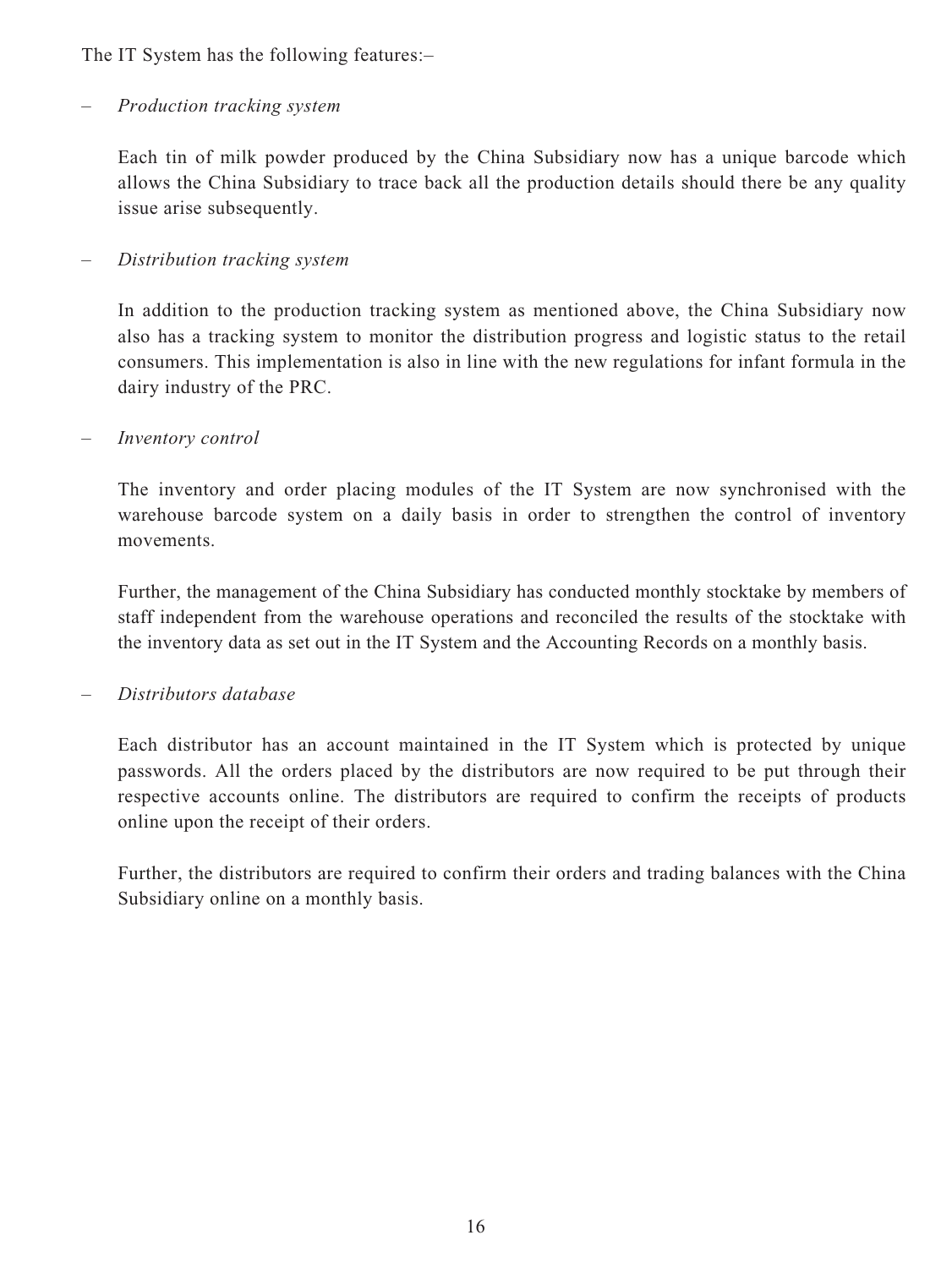The Board believes the above features enhance the capability of the IT System in ensuring the data integrity. By imposing such data verification procedures, the Management is of the view that the data integrity of the IT System can be assured.

In order to prevent similar incidents as identified in the Review, the IT System and other operational computer systems are now backed up on daily basis. Besides, it is now the China Subsidiary's policy that any alternation to the data in the IT System is subject to consent from the chief executive officer and the IT Director of the China Subsidiary. In addition, any changes in the database of the IT System are now monitored and recorded in a separate log file in the IT System as audit trail for better safeguarding of the integrity of the data recorded in the IT System.

The Management is of the view that the IT System now possesses an efficient and effective order processing system capability.

## **(d) Policy relating to reconciliation of the delivery records with the Logistic Company and the China Subsidiary**

The China Subsidiary has requested and the Logistic Company has agreed to safe-keep all delivery documents relating the services provided by the Logistic Company to the China Subsidiary for a period of not less than three years. The China Subsidiary has also implemented policy in strengthening its monthly reconciliation of delivery records with the Logistic Company. The Management is of the view that the online confirmation by distributors upon the receipt of their goods in the IT System has also provided an effective way in strengthening the control of order deliveries.

#### **(e) The restructuring of the Board and the senior management of the China Subsidiary**

In view of the Unresolved Issues, the Company has taken initiatives to restructure the Board and the senior management of the China Subsidiary with a view to enhancing the corporate governance while minimising the impact to the day-to-day operations of the China Subsidiary. Reference is made to the announcement of the Company dated 7 June 2013 in respect of the change of directorship of the Company.

A summary of the completed management restructuring is as follows:

- (i) Mr. Wu, a former executive Director and the chairman of the Board, has resigned as the executive Director and the chairman of the Board on 7 June 2013 due to his commitment in his other personal investments and businesses on a full-time basis as well as his active involvement in social community and political works, which substantially consumes his time and energy.
- (ii) Mr. Chen, a former chief executive officer of the Company and the China Subsidiary and executive Director, has resigned as an executive Director and chief executive officer of the Company and the China Subsidiary on 7 June 2013 due to the public censure to the Company and him by the Stock Exchange on 28 May 2013 in relation to, among other things, the Company's failure in making timely disclosure in relation to the deterioration of the Group's financial performance in the second half of the financial year 2010.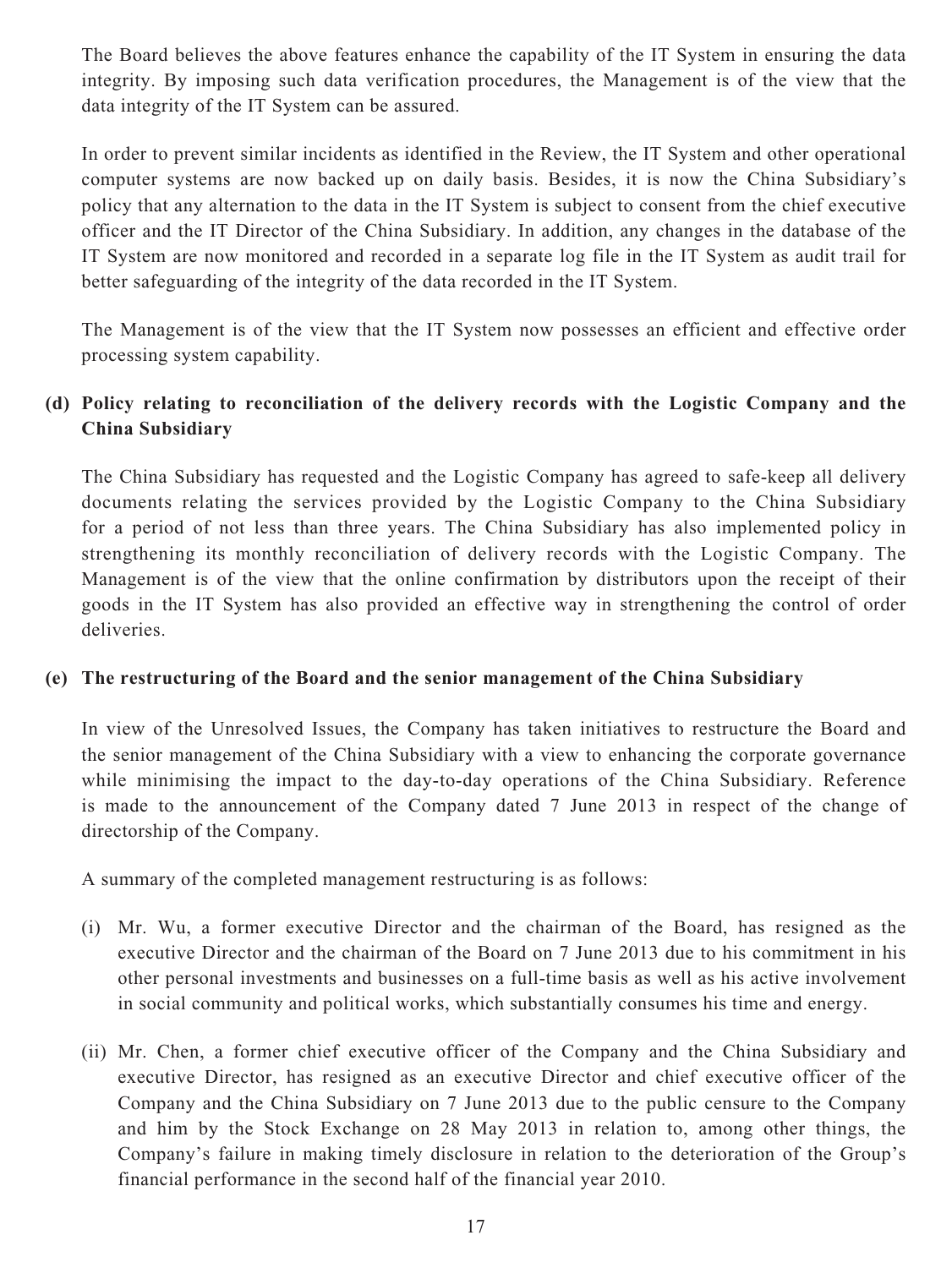- (iii) In order to minimise the impact to the daily operation of the Company caused by the restructuring of the management, Mr. Yan, an executive Director, has been appointed in place of Mr. Wu as the chairman of the Board on 7 June 2013 as he has the knowledge of the business and management of all the operating subsidiaries of the Company and he commits to supervise the Group's operation on a full-time basis.
- (iv) Mr. Bartle van der Meer, who has ample international experience in banking, investment and paediatric nutritional products, has been appointed as an executive Director and in place of Mr. Chen as chief executive officer of the Company with effect from 7 June 2013.
- (v) Mr. Dai Li, a holder of doctorate degree in economics and a researcher served in the China Subsidiary on a part time basis in respect of the dairy industry, has been appointed as a nonexecutive Director with effect from 7 June 2013.
- (vi) The audit director, the assistant general manager of the China Subsidiary and the head of the sales department of the China Subsidiary, who might have been involved in the Unresolved Issues, have left the China Subsidiary. The China Subsidiary is in the process of seeking appropriate replacement.
- (vii) The accountant-in-charge of the China Subsidiary's books and records has been replaced by a new employee since 2012.

#### **(f) Appointment of internal control advisor**

The Company has appointed PKF as an internal control advisor in April 2012. PKF has reviewed the internal control system of the China Subsidiary, which relate to the Unresolved Issues. The Company has adopted PKF's advice and implemented remedial actions. However, as at the date of this announcement, the follow-up review by PKF has not been finished yet. Further announcement(s) will be issued by the Company when the review report by the PKF is finalised.

#### **OBSERVATIONS OF THE SPECIAL REVIEW COMMITTEE**

The Special Review Committee is deeply concerned with the findings in relation to the Review conducted by PwC and acknowledges the weaknesses in the internal control system of the China Subsidiary. Prior to the finalisation of the PwC report, the Special Review Committee has requested the Company to adopt measures to strengthen its corporate governance, management team and internal control system so as to address the Unresolved Issues raised by EY and also, to ensure that nothing like the Unresolved Issues will arise in the future. The Company has promptly taken actions to remedy the issues, for instance, strengthening internal control and information technology system, restructuring the Board and the senior management of the China Subsidiary (including the resignation of the chief executive officer of the Company and the China Subsidiary, Mr. Chen), as well as reporting the matter to the Bureau of Public Security and the Bureau of Finance. The Bureau of Finance has already commenced an investigation into the matter.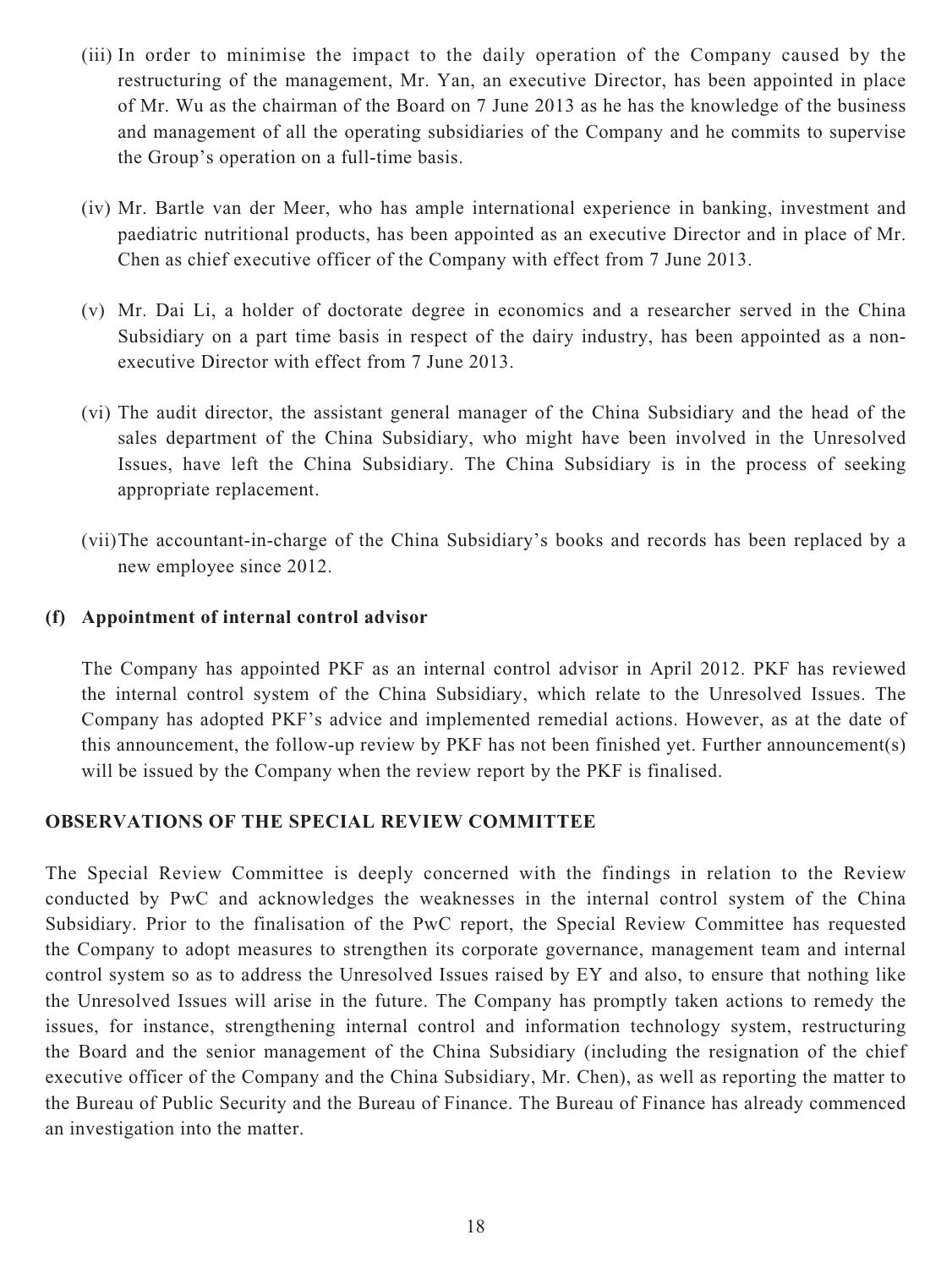The Special Review Committee believes that the business of the Group is sound and does not identify any assets misappropriation in the Group. It considers that it is regrettable what might appear to be the acts or failings of certain personnel have caused serious harm to the Group.

## **RECENT DEVELOPMENTS OF THE GROUP**

The Board is of the view that the Group's business in the production, marketing and distribution of highend and premium paediatric nutrition products has a prosperous future. Its sole reliance on imported milk products from third parties to the PRC in the past has been a significant weakness.

On 30 June 2011, the Company, through its wholly-owned subsidiary, Ausnutria (Dutch), subscribed for approximately 19.44% of the issued share capital of Ausnutria Hyproca at the consideration of Euro 6,282,500 (equivalent to approximately HK\$70.0 million).

On 19 July 2011, Ausnutria (Dutch) purchased additionally approximately 31.56% shareholding interests in Ausnutria Hyproca at the consideration of Euro 10,369,000 (equivalent to approximately HK\$115.5 million). The acquisition was completed in October 2011 and following which, the Company is interested in 51% shareholding interests in Ausnutria Hyproca. Ausnutria Hyproca together with its subsidiaries are principally engaged in the dairy industry in the Netherlands with activities ranging from research and development, milk collection, processing, production, packaging, marketing and sales of dairy products. Ausnutria Hyproca has its own formula in milk powder productions and is a leading producer of goat milk powder in the world.

On 7 June 2013, Ausnutria (Dutch) entered into various agreements, pursuant to which the Call Option was granted by DDI to Ausnutria (Dutch). Upon the exercise of the Call Option by Ausnutria (Dutch), Ausnutria (Dutch) will acquire from DDI the remaining 49% shareholding interests in Ausnutria Hyproca held by DDI, by the issuance of new shares of the Company representing approximately 17% of the enlarged issued share capital of the Company as consideration.

To facilitate the integration of the two business segments of the Group and with an aim to strengthen the management of the Company with international perspective, Mr. Bartle van der Meer, one of the shareholders and directors of Ausnutria Hyproca and an experienced banker, was appointed as an executive Director and chief executive officer of the Company on 7 June 2013.

Despite the above investment activities which utilised a portion of the Group's cashflows, the Company would like to report that as of 30 June 2013, the Group had a total of cash and bank balances (including bank time deposits) of over RMB750 million (30 June 2011:RMB638.4 million, being the aggregate of the latest published figures on cash and bank balances of RMB438.4 million and the held-to-maturity investments of RMB200.0 million as set out in its interim report of 2011). EY is in the process of finalising the audit of the Company for the year ended 31 December 2011. Subject to the progess of the audit work to be completed, the Company has been advised that the auditors' report for the year ended 31 December 2011 is expected to be completed by September 2013. The Company will issue a relevant results announcement and despatch the annual report in due course.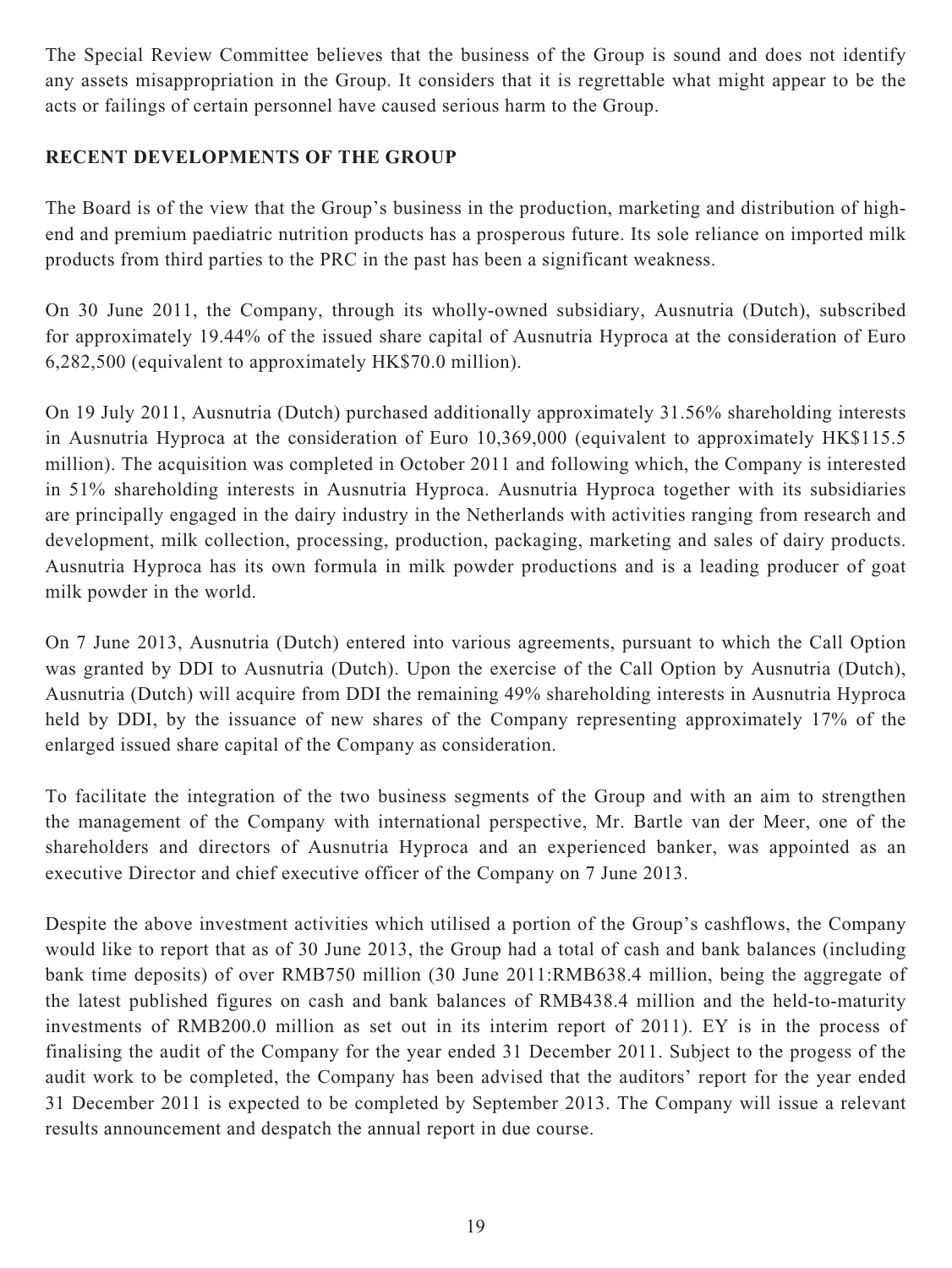The Board would like to take this opportunity to express its apology to all the Shareholders for the prolonged suspension of trading in the Shares, which was mainly caused by the weaknesses in the internal control system of the China Subsidiary. The Board has been taking appropriate actions to implement the remedial suggestions by PKF, the internal control advisors, and will continue to carry out restructuring on the management to ensure adequate and satisfactory internal control and corporate governance for the Group in the future.

At the Company's request, trading in the Shares was suspended from 9:00 a.m. on 29 March 2012, and will remain suspended until further notice. The Company has submitted the PwC report in relation to its findings on the Review to the Stock Exchange and the Stock Exchange is in the process of reviewing such report. The resumption of trading in the Shares can only take place after, among other things, the Company having addressed all the comments from the Stock Exchange in respect of such report.

#### **DEFINITIONS**

In this announcement, the following terms shall have the meanings set opposite them unless the context otherwise requires:

| "Accounting Records"    | the accounting records of the monthly quantity of goods delivered kept<br>by the finance department of the China Subsidiary                                                                                                      |
|-------------------------|----------------------------------------------------------------------------------------------------------------------------------------------------------------------------------------------------------------------------------|
| "Associate"             | an associate company of the China Subsidiary which is mentioned in<br>one of the Unresolved Issues                                                                                                                               |
| "Ausnutria (Dutch)"     | Ausnutria Dairy (Dutch) Coöperatief U.A., an indirect wholly-<br>owned subsidiary of the Company incorporated under the laws of<br>the Netherlands, which is interested in 51% shareholding interests in<br>Ausnutria Hyproca    |
| "Ausnutria Hyproca"     | Ausnutria Hyproca B.V. (formerly known as Hyproca Dairy Group<br>B.V.), a private company with limited liability incorporated under the<br>laws of the Netherlands and is owned as to 51% by Ausnutria (Dutch)<br>and 49% by DDI |
| "Board"                 | the board of Directors                                                                                                                                                                                                           |
| "Call Option"           | the call option granted by DDI to Ausnutria (Dutch) pursuant to the<br>Call Option Agreement                                                                                                                                     |
| "Call Option Agreement" | the call option agreement dated 7 June 2013 entered into, among others,<br>Ausnutria (Dutch) and DDI in relation to the granting of the Call<br>Option by DDI to Ausnutria (Dutch)                                               |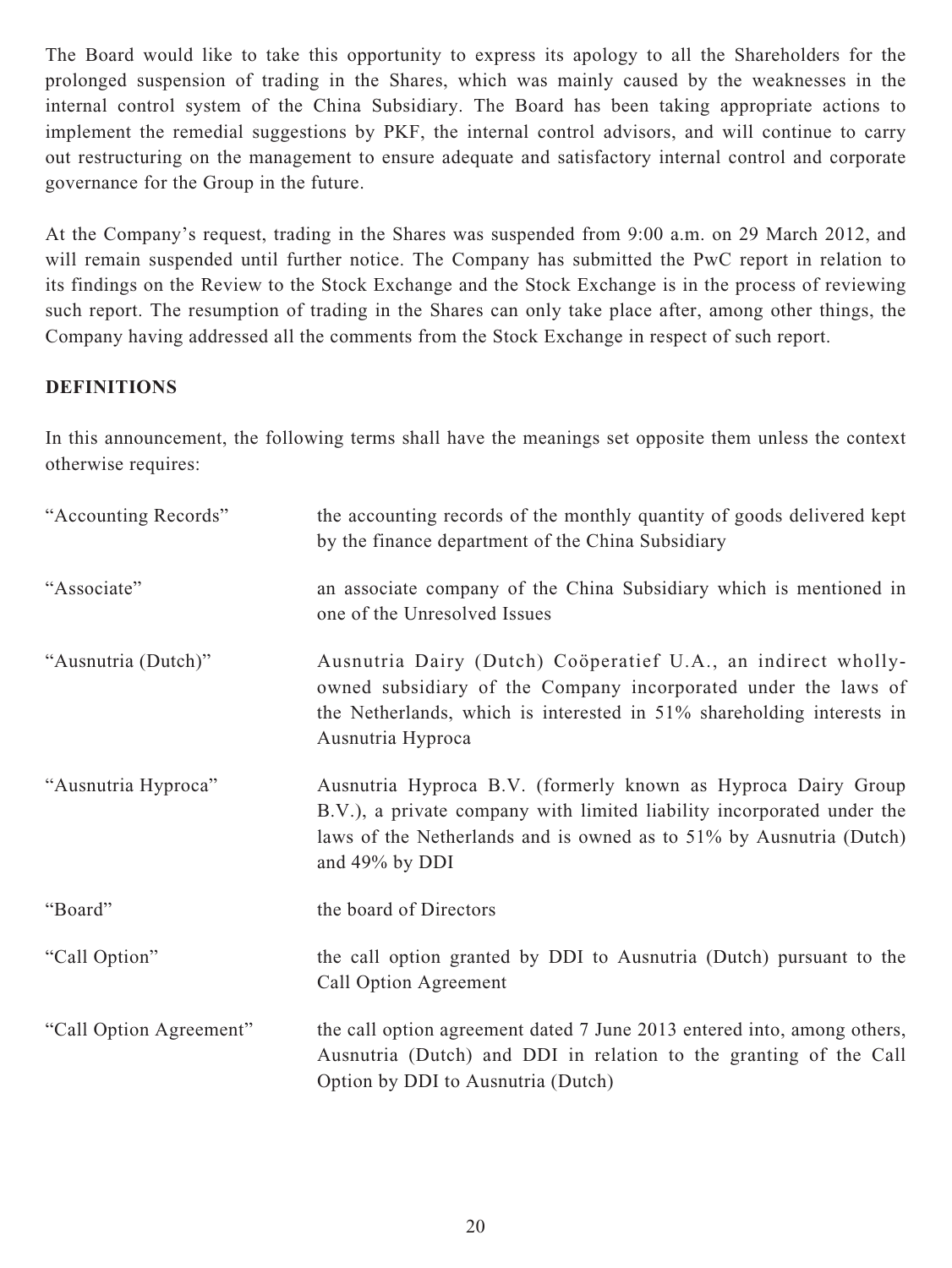| "China Subsidiary"       | Ausnutria Dairy China Co., Ltd* (澳優乳業(中國)有限公司), a<br>company established in the PRC which is an indirectly wholly-owned<br>subsidiary of the Company and the principal operating company of the<br>Company's business in the PRC                              |
|--------------------------|---------------------------------------------------------------------------------------------------------------------------------------------------------------------------------------------------------------------------------------------------------------|
| "Company"                | Ausnutria Dairy Corporation Ltd (澳優乳業股份有限公司), a company<br>incorporated in the Cayman Islands with limited liability whose shares<br>are listed on the Main Board of the Stock Exchange (stock code: 1717)                                                    |
| "DDI"                    | Dutch Dairy Investments B.V., a private company with limited liability<br>incorporated under the laws of the Netherlands, which is interested in<br>49% shareholding interests in Ausnutria Hyproca as at the date of this<br>announcement                    |
| "Director(s)"            | the director(s) of the Company                                                                                                                                                                                                                                |
| "Electronic Data Review" | the electronic data review conducted by PwC during the Review by<br>identifying and reviewing the data contained in the computers and<br>emails of the 21 selected staff of the China Subsidiary and the then<br>executive Directors                          |
| "Ex-China CFO"           | the former chief financial officer of the China Subsidiary, who left the<br>China Subsidiary in or around April 2012                                                                                                                                          |
| "EY"                     | Ernst & Young, the auditors of the Company                                                                                                                                                                                                                    |
| "EY Letter"              | the letter dated 29 March 2012 received from EY regarding, among<br>other things, the Unresolved Issues and the status of the audit work<br>carried out by EY in relation to the annual results of the Group for the<br>financial year ended 31 December 2011 |
| "Group"                  | the Company and its subsidiaries                                                                                                                                                                                                                              |
| "Hong Kong"              | the Hong Kong Special Administrative Region of the PRC                                                                                                                                                                                                        |
| "IT Director"            | the head of information technology department of the China Subsidiary                                                                                                                                                                                         |
| "IT System"              | the new information technology system, which includes the New Sales<br>Order System and the warehouse barcode system, developed and put<br>into use by the China Subsidiary in various phases starting from the<br>fourth quarter of 2011                     |
| "Listing Rules"          | the Rules Governing the Listing of Securities on the Stock Exchange                                                                                                                                                                                           |
| "Logistic Company"       | the independent logistic servicing company used by the China<br>Subsidiary involved in the Unresolved Issues as stated in the EY Letter                                                                                                                       |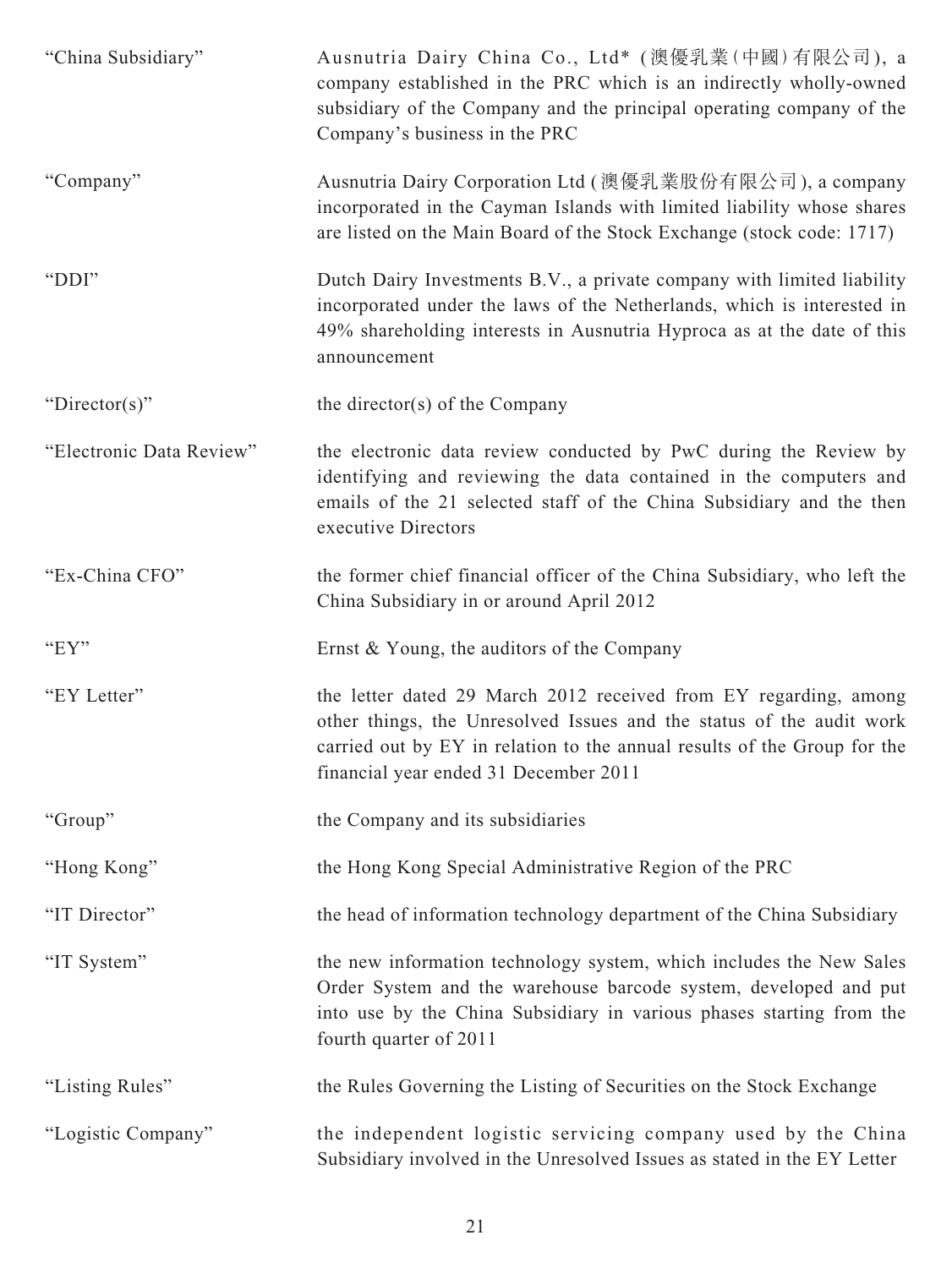| "Management"                            | the management of the Group, consisting the chief financial officer of<br>the Company and several senior managers of the China Subsidiary who<br>were not associated in any way in the Unresolved Issues                                                                                                                                                                                                                                                                                                                                          |
|-----------------------------------------|---------------------------------------------------------------------------------------------------------------------------------------------------------------------------------------------------------------------------------------------------------------------------------------------------------------------------------------------------------------------------------------------------------------------------------------------------------------------------------------------------------------------------------------------------|
| "New Sales Order System"                | the new order system in respect of the sales of the China Subsidiary<br>which the China Subsidiary rolled out in or around October 2011                                                                                                                                                                                                                                                                                                                                                                                                           |
| "Old Sales Order System"                | the original order system in respect of the sales of the China Subsidiary<br>which the China Subsidiary had ceased to use since October 2011                                                                                                                                                                                                                                                                                                                                                                                                      |
| "PKF"                                   | PKF Consulting Inc, being appointed as an internal control advisor of<br>the Company in relation to the Unresolved Issues                                                                                                                                                                                                                                                                                                                                                                                                                         |
| "PRC"                                   | the People's Republic of China which, for the purpose of this<br>announcement, excludes Hong Kong, the Macau Special Administrative<br>Region of the People's Republic of China and Taiwan                                                                                                                                                                                                                                                                                                                                                        |
| "PRC Accounting Law"                    | the PRC Accounting Law (中華人民共和國會計法) and the Enterprise<br>Financial and Accounting Reporting Regulations (企業財務會計報告條<br>例)                                                                                                                                                                                                                                                                                                                                                                                                                         |
| "PRC Legal Advisors"                    | the China Subsidiary's PRC legal advisors                                                                                                                                                                                                                                                                                                                                                                                                                                                                                                         |
| "PwC"                                   | PricewaterhouseCoopers Limited, an independent professional advisor<br>appointed by King & Wood Mallesons, who are the legal advisors of<br>the Special Review Committee, to carry out the Review in respect of<br>the Unresolved Issues. PwC issued the report addressed to King &<br>Wood Mallesons and copied to the Special Review Committee on 12<br>August 2013 relating to the Review                                                                                                                                                      |
| "Questionable December<br>Transactions" | certain sale transactions of the China Subsidiary in December<br>2011 (amounting to approximately RMB123 million (equivalent<br>to approximately RMB143.5 million inclusive of 17% VAT)) with<br>order numbers starting with "6", in which the underlying documents<br>including but not limited to warehouse packing lists $(H   \nexists \mathbb{E}$ ), delivery<br>notes (配送單), return receipts (配送單回單) and subcontractors'<br>delivery notes (托運單) etc. appeared to be different from samples of<br>the transactions for other months in 2011 |
| "Questionable November<br>Transactions" | additional 25 questionable transactions of the China Subsidiary with<br>orders dated on 30 November 2011 (amounting to approximately<br>RMB11.5 million (inclusive of 17% VAT)) with order numbers starting<br>with "6"                                                                                                                                                                                                                                                                                                                           |